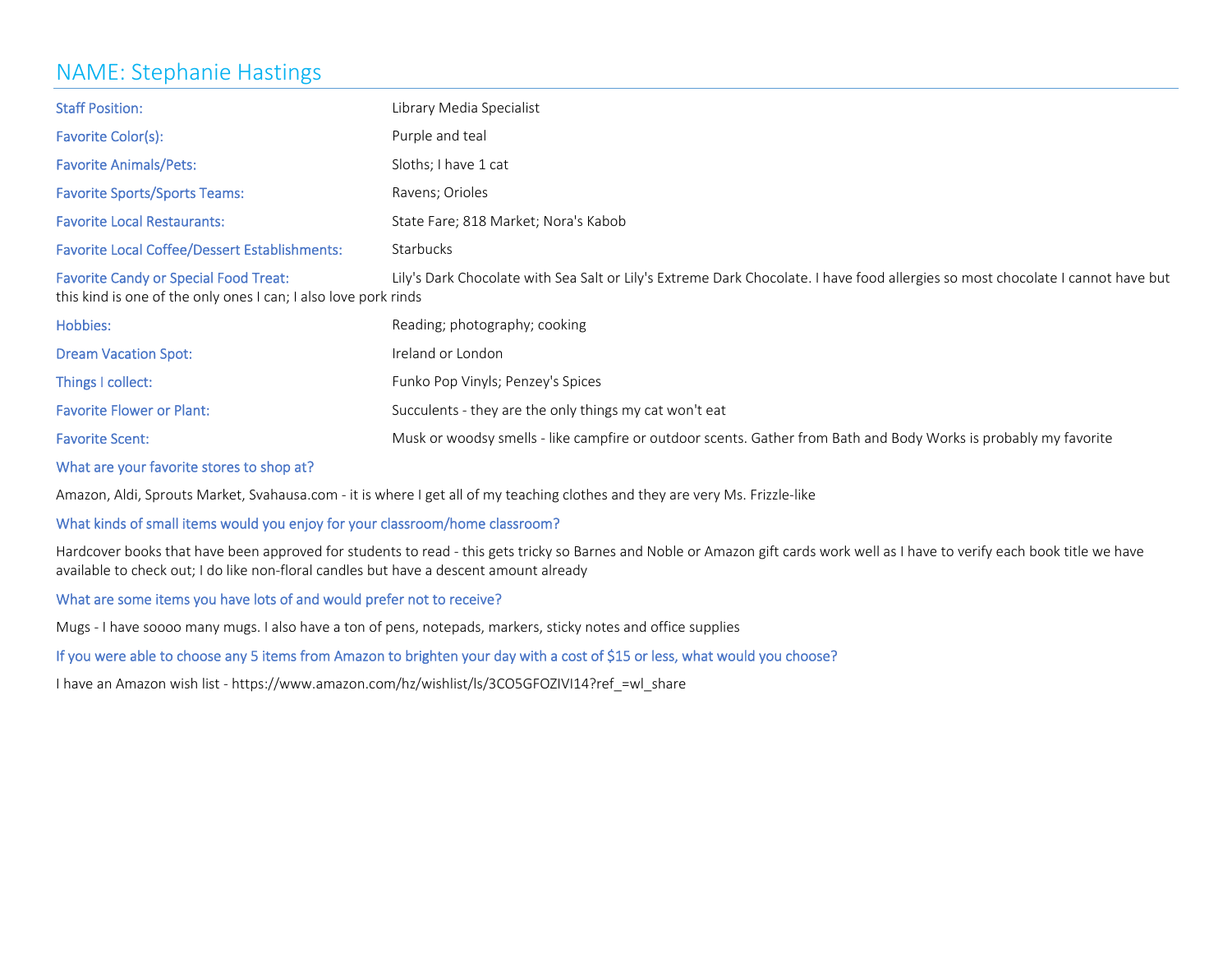# NAME: April Moscati

| <b>Staff Position:</b>                               | Special Educator                                        |
|------------------------------------------------------|---------------------------------------------------------|
| Favorite Color(s):                                   | Green, Yellow, Black                                    |
| <b>Favorite Animals/Pets:</b>                        | Hippos, dogs, hedgehogs                                 |
| <b>Favorite Sports/Sports Teams:</b>                 | Hockey - Capitals and Football - Ravens                 |
| <b>Favorite Local Restaurants:</b>                   | I'm not local, but love sushi, fries, and Chinese food. |
| <b>Favorite Local Coffee/Dessert Establishments:</b> | Starbucks, Dunkin                                       |
| <b>Favorite Candy or Special Food Treat:</b>         | Reese's, cake, chocolate                                |
| Hobbies:                                             | Knitting, hiking, crafting                              |
| <b>Dream Vacation Spot:</b>                          | The beach or the mountains                              |
| Things I collect:                                    | Antiques and plants                                     |
| <b>Favorite Flower or Plant:</b>                     | Succulents                                              |
| <b>Favorite Scent:</b>                               | Soft scents                                             |

What are your favorite stores to shop at?

Target, Amazon

#### What kinds of small items would you enjoy for your classroom/home classroom?

Gel pans, sharpie pens, LED lights, sand timers, magic wand that makes sounds

#### What are some items you have lots of and would prefer not to receive?

Soup

#### If you were able to choose any <sup>5</sup> items from Amazon to brighten your day with <sup>a</sup> cost of \$15 or less, what would you choose?

Sharpie S‐Gel, Gel Pens, Medium Point (0.7mm), Assorted Colors, 12 Count https://smile.amazon.com/dp/B082PMSSS7/ref=cm\_sw\_r\_cp\_api\_fabc\_wwzSFbNS2Z1PW?\_encoding=UTF8&psc=1

Papermate Inkjoy Gel Pens, Fine Point (0.5mm), Assorted Colors Gel Ink Rollerball Pen (1988991) https://smile.amazon.com/dp/B07BZ3L66Z/ref=cm\_sw\_r\_cp\_api\_fabc\_dlC\_hxzSFbFSW4HC3

Artiflr Artificial Vines Faux Eucalyptus Garland, 2 Pack Fake Eucalyptus Greenery Garland Wedding Backdrop Arch Wall Decor, 6 Feet/pcs Fake Hanging Plant for Table Festival Party Decorations https://smile.amazon.com/dp/B07M8Q2T5Y/ref=cm\_sw\_r\_cp\_api\_fabc\_UxzSFbEJRJ9DX?\_encoding=UTF8&psc=1

Dsmile Sand Timer,Plastic Hourglass Timer,Colorful Sandglass Hourglass Sand Clock Timer 30sec / 1min / 2mins / 3mins / 5mins / 10mins (12pcs) https://smile.amazon.com/dp/B076BD4WLM/ref=cm\_sw\_r\_cp\_api\_fabc\_xyzSFb9S14G02?\_encoding=UTF8&psc=1

Boma Jewelry Sterling Silver Geometric Diamond & Triangle Stud Earrings https://smile.amazon.com/dp/B07JLVLYM3/ref=cm\_sw\_r\_cp\_api\_fabc\_zzzSFb3BKGXYR?\_encoding=UTF8&psc=1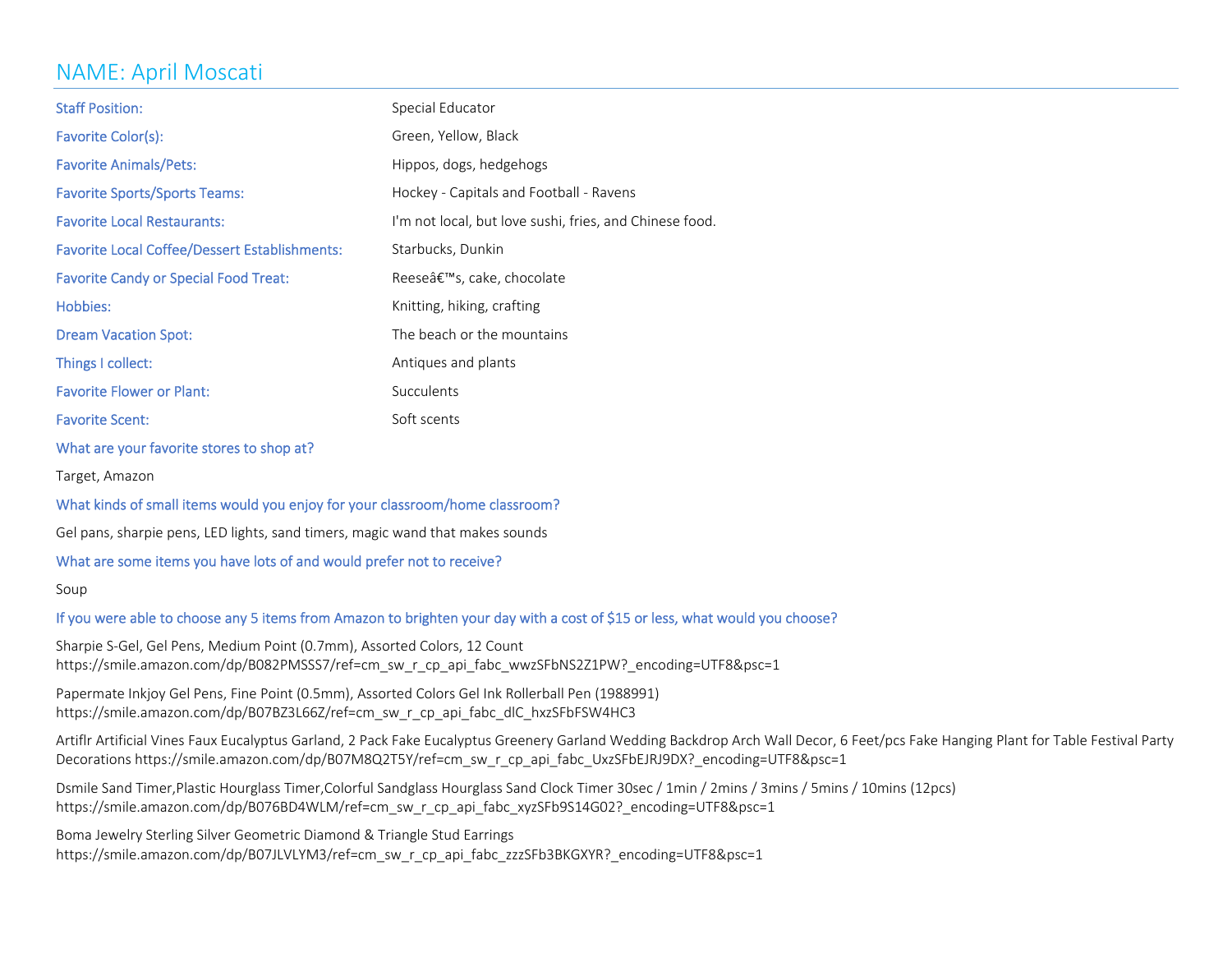### NAME: Nicole Rathmann

| <b>Staff Position:</b>                                                                                                      | First Grade Teacher                                                                                                |  |
|-----------------------------------------------------------------------------------------------------------------------------|--------------------------------------------------------------------------------------------------------------------|--|
| Favorite Color(s):                                                                                                          | Purple                                                                                                             |  |
| <b>Favorite Animals/Pets:</b>                                                                                               | Favorite animal: Penguin followed by Polar Bears, Sea Otters, and Dolphins. Favorite pet: DOGS                     |  |
| <b>Favorite Sports/Sports Teams:</b><br>University next fall so Salisbury is awesome too.                                   | Ravens, Orioles, Terps ~~Also love my former college Towson University and my daughter will be attending Salisbury |  |
| <b>Favorite Local Restaurants:</b>                                                                                          | Laurienzo's, California Tortilla, Chipotle, Bolder, Brick Ridge, Outback                                           |  |
| <b>Favorite Local Coffee/Dessert Establishments:</b>                                                                        | Dunkin' Donuts, Starbucks                                                                                          |  |
| <b>Favorite Candy or Special Food Treat:</b>                                                                                | Reese's peanut butter pumpkins, trees, eggs, Kit Kats, Brookside Dark Chocolate Acai and Blueberry Flavors         |  |
| Hobbies:                                                                                                                    | Running, Martial Arts, Skiing, Strength training, in general exercising                                            |  |
| <b>Dream Vacation Spot:</b>                                                                                                 | Hawaii, Australia                                                                                                  |  |
| Things I collect:                                                                                                           | Willow Wood Angels                                                                                                 |  |
| <b>Favorite Flower or Plant:</b>                                                                                            | Roses                                                                                                              |  |
| <b>Favorite Scent:</b>                                                                                                      | Vanilla or Christmas cookie (no floral scents)~food scents are good                                                |  |
| What are your favorite stores to shop at?                                                                                   |                                                                                                                    |  |
| Kohls, Road Runner, Amazon                                                                                                  |                                                                                                                    |  |
| What kinds of small items would you enjoy for your classroom/home classroom?                                                |                                                                                                                    |  |
| Post-it Notes, Mr. Sketch "smelly" markers                                                                                  |                                                                                                                    |  |
| What are some items you have lots of and would prefer not to receive?                                                       |                                                                                                                    |  |
| mugs                                                                                                                        |                                                                                                                    |  |
| If you were able to choose any 5 items from Amazon to brighten your day with a cost of \$15 or less, what would you choose? |                                                                                                                    |  |

Not sure. I am super easy though. Things with great sayings on them, or shirts too medium or large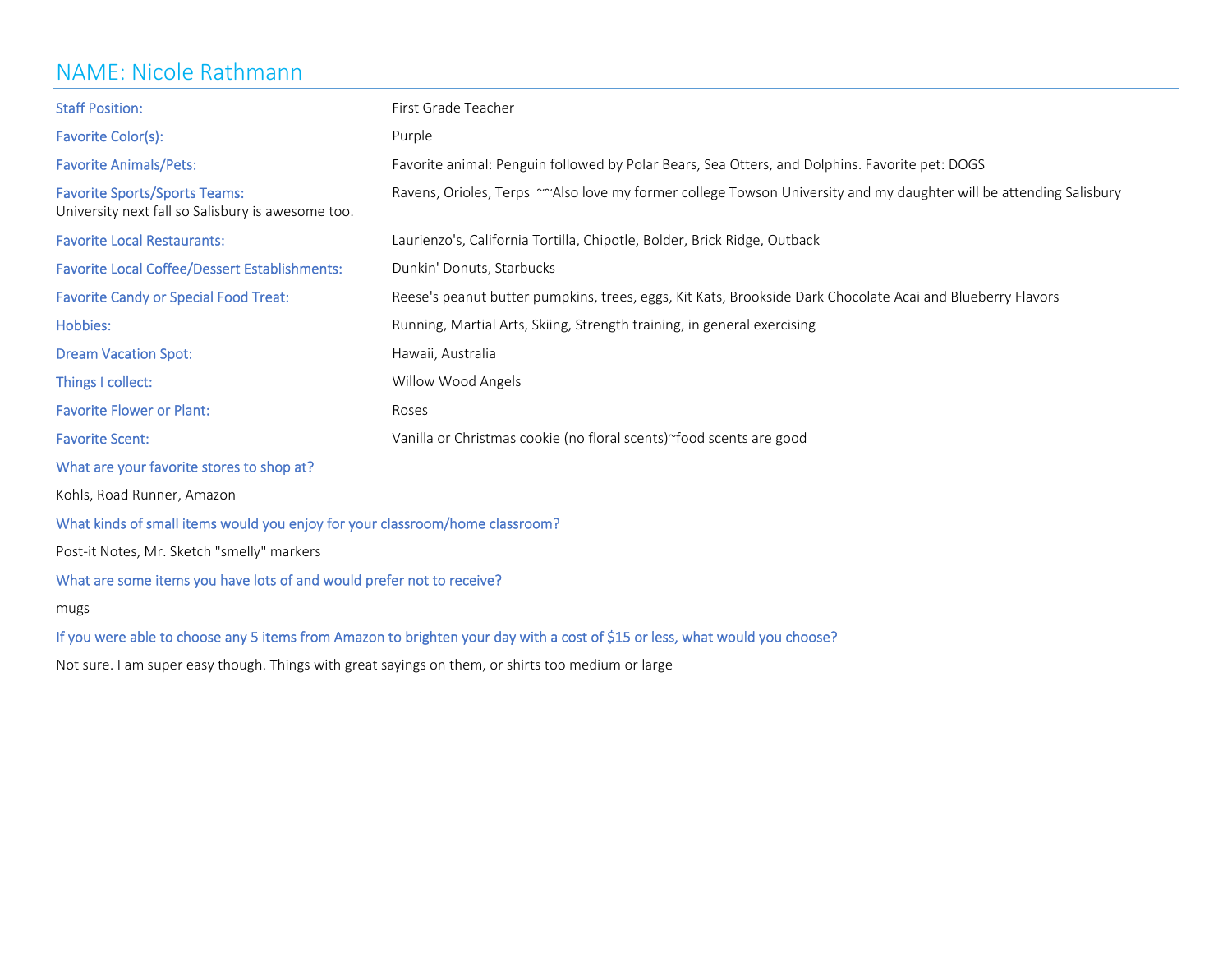# NAME: Jen. Corn

| <b>Staff Position:</b>                                                       | Special Education                     |
|------------------------------------------------------------------------------|---------------------------------------|
| Favorite Color(s):                                                           | Purple and Black                      |
| <b>Favorite Animals/Pets:</b>                                                | dogs                                  |
| <b>Favorite Sports/Sports Teams:</b>                                         | Baltimore Ravens/ Washington Redskins |
| <b>Favorite Local Restaurants:</b>                                           | Tony Loco's                           |
| <b>Favorite Local Coffee/Dessert Establishments:</b>                         | Dunkin Donut's                        |
| <b>Favorite Candy or Special Food Treat:</b>                                 | Almond joys                           |
| Hobbies:                                                                     | Gardening, playing keyboard, walking  |
| <b>Dream Vacation Spot:</b>                                                  | Hawaii                                |
| Things I collect:                                                            | angels                                |
| <b>Favorite Flower or Plant:</b>                                             | Tulips                                |
| <b>Favorite Scent:</b>                                                       | Japanese Cherry Blossom               |
| What are your favorite stores to shop at?                                    |                                       |
| Amazon, Wayfair, and Kohl's                                                  |                                       |
| What kinds of small items would you enjoy for your classroom/home classroom? |                                       |
| sticky notes, paper mate pens                                                |                                       |
| What are some items you have lots of and would prefer not to receive?        |                                       |
| n/a                                                                          |                                       |

If you were able to choose any <sup>5</sup> items from Amazon to brighten your day with <sup>a</sup> cost of \$15 or less, what would you choose?

any school related items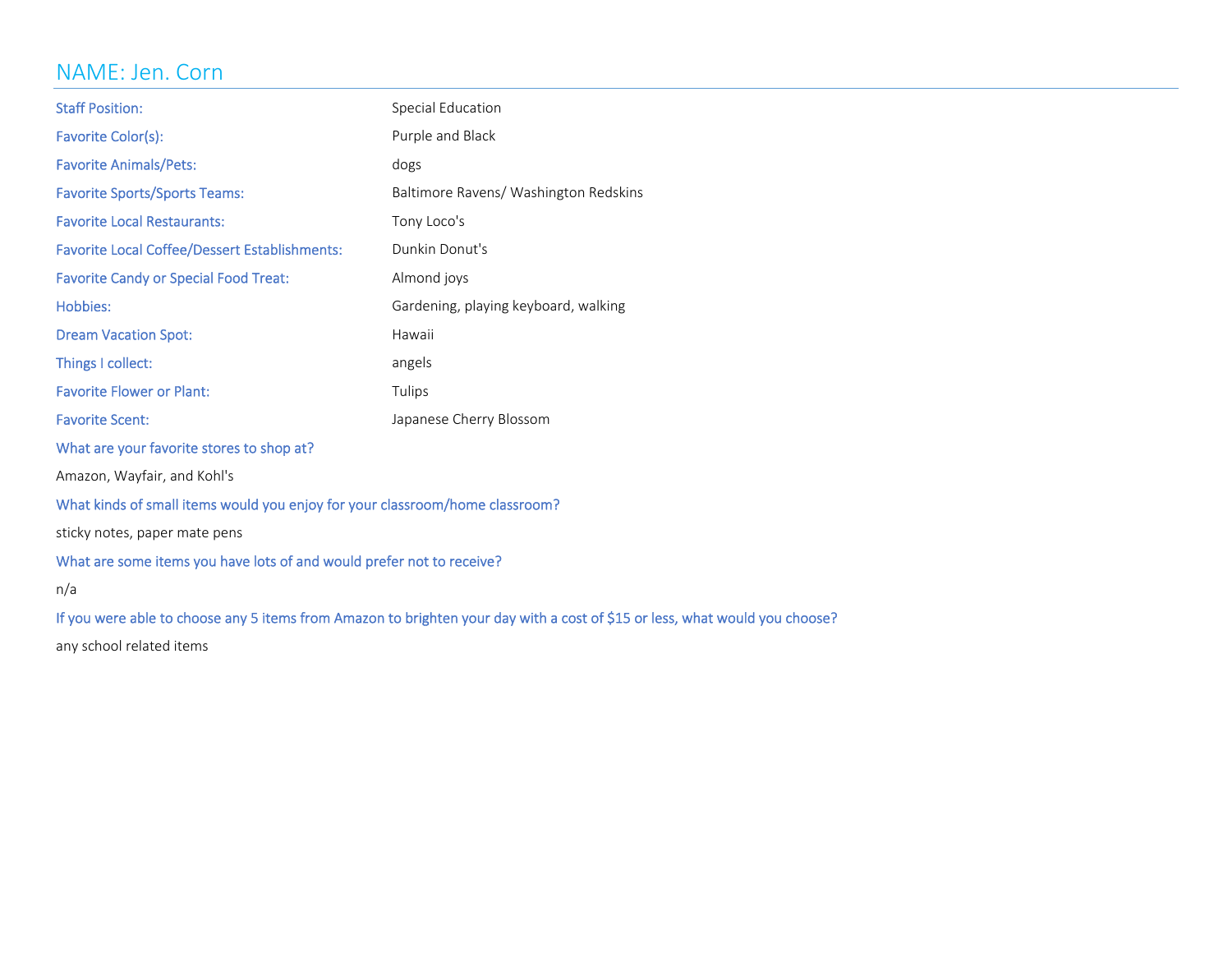# NAME: Jody Sacks

| <b>Staff Position:</b>                               | 4th Grade Teacher                          |
|------------------------------------------------------|--------------------------------------------|
| Favorite Color(s):                                   | Purple                                     |
| <b>Favorite Animals/Pets:</b>                        | Dog                                        |
| <b>Favorite Sports/Sports Teams:</b>                 | Ravens, Orioles                            |
| <b>Favorite Local Restaurants:</b>                   | Anywhere but Indian Food - I am not picky! |
| <b>Favorite Local Coffee/Dessert Establishments:</b> | Wawa, Starbucks, DD                        |
| <b>Favorite Candy or Special Food Treat:</b>         | Doritos, Peanut M&M's                      |
| Hobbies:                                             | Read, bake, cook, watch movies             |
| <b>Dream Vacation Spot:</b>                          | Australia                                  |
| Things I collect:                                    | Pens, pencils, stickers                    |
| <b>Favorite Flower or Plant:</b>                     | gerber daisies                             |
| <b>Favorite Scent:</b>                               | fresh, clean scents (not too floral)       |
|                                                      |                                            |

What are your favorite stores to shop at?

Kohl's, Target, Boscov's

### What kinds of small items would you enjoy for your classroom/home classroom?

fun post‐it notes, fun pens

### What are some items you have lots of and would prefer not to receive?

pencils

#### If you were able to choose any <sup>5</sup> items from Amazon to brighten your day with <sup>a</sup> cost of \$15 or less, what would you choose?

https://www.amazon.com/Opard‐Gallon‐Motivational‐Leakproof‐

Gradient/dp/B08D993FZ1/ref=sr\_1\_1\_sspa?crid=2EXVU0VGS1JS7&dchild=1&keywords=water+bottles+with+times+to+drink&qid=1605481926&sprefix=water+bottle%2Caps%2C 222&sr=8‐1‐

spons&psc=1&spLa=ZW5jcnlwdGVkUXVhbGlmaWVyPUExV1dZTlg2OEgxMkxNJmVuY3J5cHRlZElkPUEwOTk5NzU0MjVXQzNKSDhHWE9FRyZlbmNyeXB0ZWRBZElkPUEwOTIxNjc3TkR FWThQNzhFTDRVJndpZGdldE5hbWU9c3BfYXRmJmFjdGlvbj1jbGlja1JlZGlyZWN0JmRvTm90TG9nQ2xpY2s9dHJ1ZQ== (large labeled water bottle)

Gift cards

Large coffee mug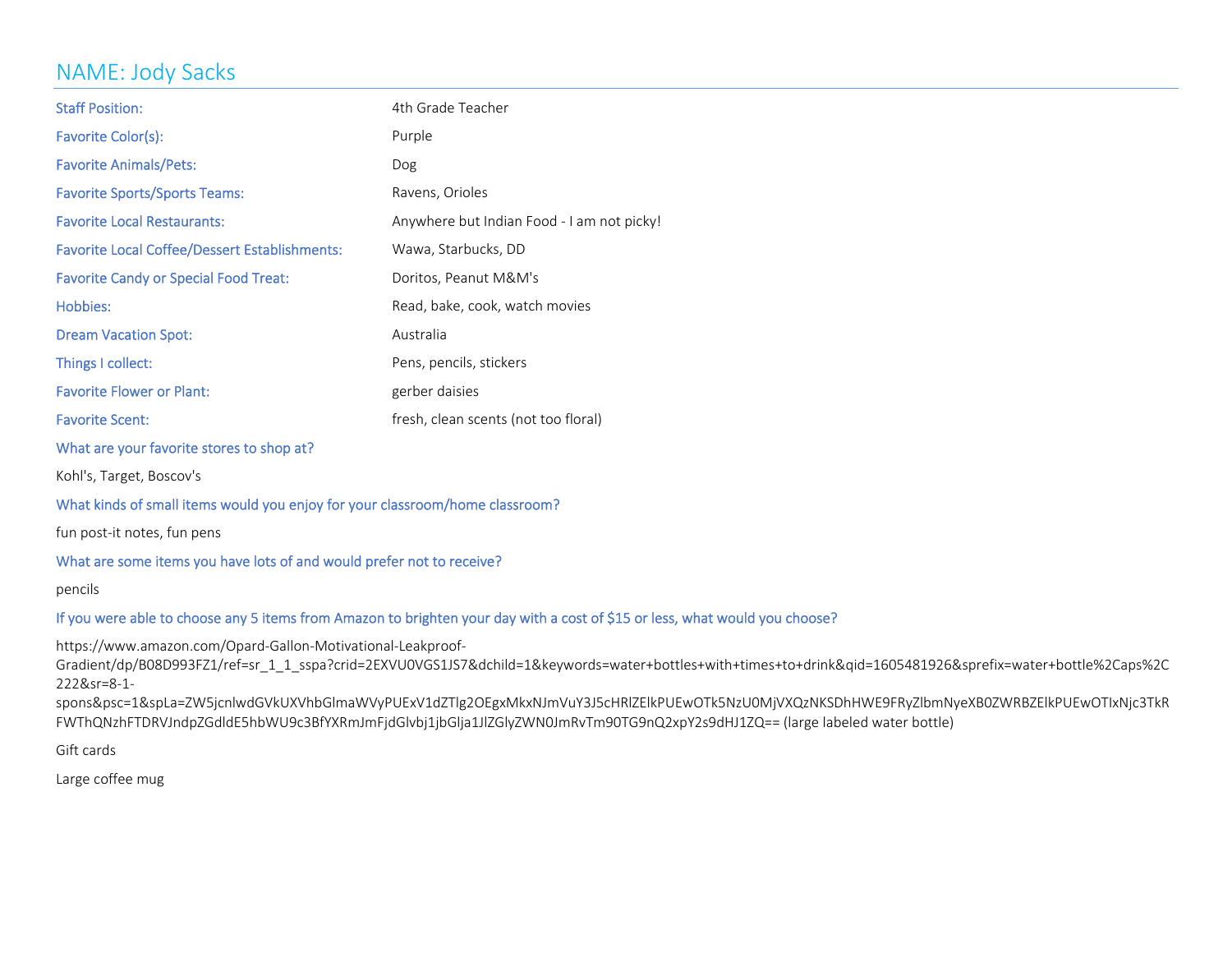# NAME: Jodi O'Connor

| <b>Staff Position:</b>                               | G/T Resource Teacher                                |
|------------------------------------------------------|-----------------------------------------------------|
| Favorite Color(s):                                   | purple                                              |
| <b>Favorite Animals/Pets:</b>                        | I have a Golden Retriever grand puppy.              |
| <b>Favorite Sports/Sports Teams:</b>                 | none                                                |
| <b>Favorite Local Restaurants:</b>                   | Panera, California Tortilla & Mount Airy Inn        |
| <b>Favorite Local Coffee/Dessert Establishments:</b> | Dunkin Donuts & Starbucks                           |
| <b>Favorite Candy or Special Food Treat:</b>         | Lollipops, Gumdrops, Jelly Beans, La Croix Beverage |
| Hobbies:                                             | Jigsaw Puzzles, Reading, Hiking, Yard Work          |
| <b>Dream Vacation Spot:</b>                          | Hawaii, Beach, Grand Canyon and Out West            |
| Things I collect:                                    | N/A                                                 |
| <b>Favorite Flower or Plant:</b>                     | Any and All                                         |
| <b>Favorite Scent:</b>                               | Fresh Linen & Citrus/ Mango/Fruit                   |
| What are your favorite stores to shop at?            |                                                     |

TJ Maxx/Home Goods, Target, Walmart

### What kinds of small items would you enjoy for your classroom/home classroom?

Ticonderoga Pencils & Thin Colored White Board Markers

### What are some items you have lots of and would prefer not to receive?

I am grateful for anything that comes from the heart!

#### If you were able to choose any <sup>5</sup> items from Amazon to brighten your day with <sup>a</sup> cost of \$15 or less, what would you choose?

Pineapple Peeler Corer Slicer Cutter; Mrs. Meyer's Clean Day Liquid Hand Soap; What Do You Meme? Family Edition - The Hilarious Family Game for Meme Lovers; Magtech Magnetic Photo Pocket Picture Frame, White, Holds 4 <sup>x</sup> 6 Inches Photos, 10 Pack (14610) {would love two of these}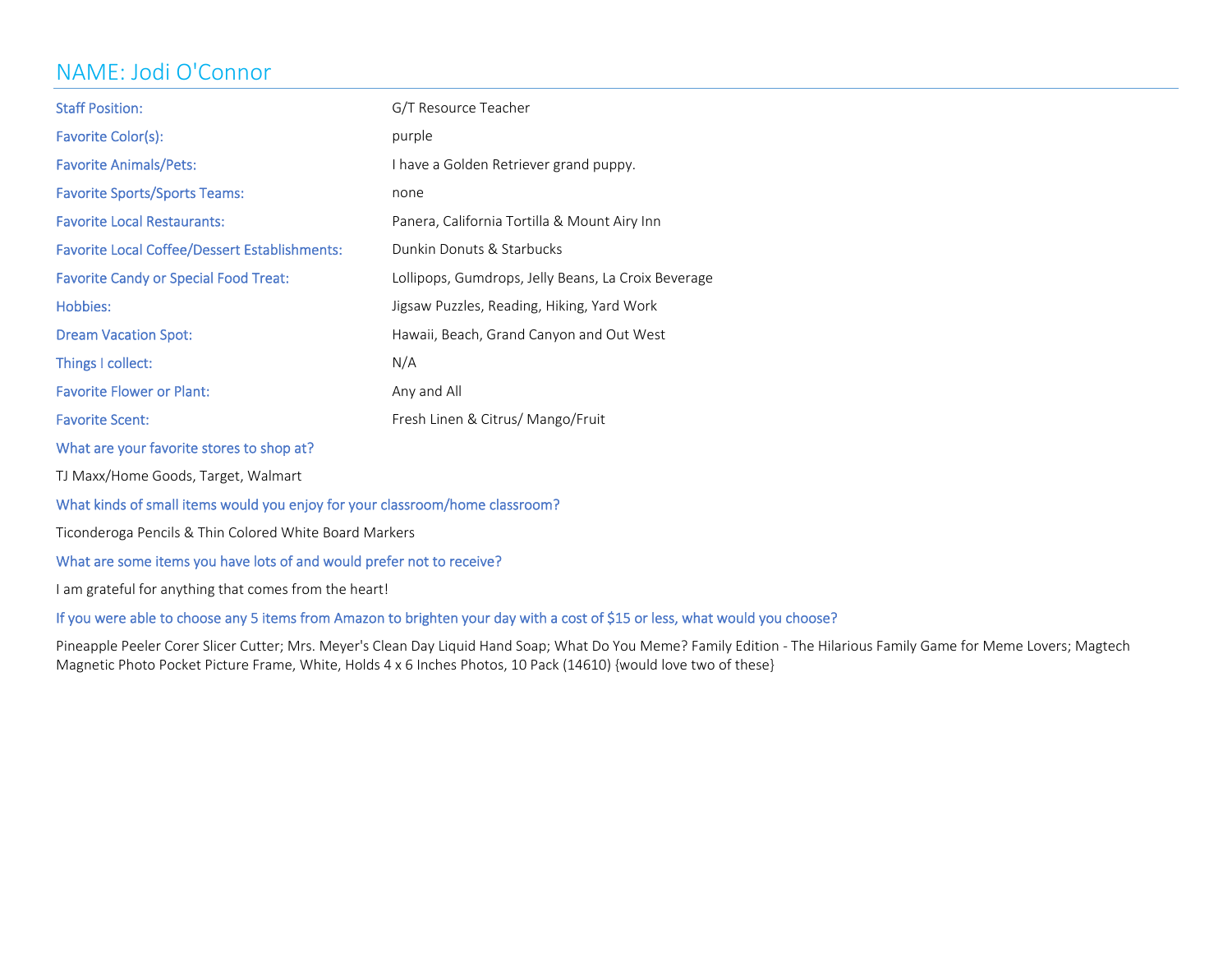# NAME: Sara Hancock

| <b>Staff Position:</b>                               | Second Grade Teacher                                                    |
|------------------------------------------------------|-------------------------------------------------------------------------|
| Favorite Color(s):                                   | Blue                                                                    |
| <b>Favorite Animals/Pets:</b>                        | Not much of an animal person, although I do have a cat and a new puppy. |
| <b>Favorite Sports/Sports Teams:</b>                 | Not much into sports                                                    |
| <b>Favorite Local Restaurants:</b>                   | Cheesecake Factory, Chilis, Panera                                      |
| <b>Favorite Local Coffee/Dessert Establishments:</b> | Dunkin Donuts                                                           |
| <b>Favorite Candy or Special Food Treat:</b>         | Runts                                                                   |
| Hobbies:                                             | Reading-nonfiction                                                      |
| <b>Dream Vacation Spot:</b>                          | Beach or a cabin in the woods                                           |
| Things I collect:                                    | <b>Nothing</b>                                                          |
| <b>Favorite Flower or Plant:</b>                     | Anything that is hard to kill :)                                        |
| <b>Favorite Scent:</b>                               | citrus                                                                  |

What are your favorite stores to shop at?

Target

#### What kinds of small items would you enjoy for your classroom/home classroom?

children's books, candles

#### What are some items you have lots of and would prefer not to receive?

coffee mugs

### If you were able to choose any <sup>5</sup> items from Amazon to brighten your day with <sup>a</sup> cost of \$15 or less, what would you choose?

Book‐ Cranberry Thanksgiving https://www.amazon.com/Cranberry‐Thanksgiving‐Cranberryport‐Wende‐ Devlin/dp/1930900635/ref=pd\_ybh\_a\_4?\_encoding=UTF8&psc=1&refRID=2XXZQTY23BC2KVZ3MA03

Becoming by Michelle Obama https://www.amazon.com/Becoming‐Michelle‐ Obama/dp/1524763136/ref=pd\_ybh\_a\_29?\_encoding=UTF8&psc=1&refRID=16MBWK7QNYT3GCW6ZKEV

Bath set‐ https://www.amazon.com/Dr‐Teals‐Melatonin‐Solution‐Foaming/dp/B08HB8GMX6/ref=sr\_1\_6?dchild=1&keywords=dr+teals&qid=1605487190&s=beauty&sr=1‐6

Essential Oil Diffuser https://www.amazon.com/URPOWER‐Essential‐Humidifier‐Adjustable‐Waterless/dp/B00Y2CQRZY/ref=sxin\_9\_ac\_d\_rm?ac\_md=0‐0‐ ZXNzZW50aWFsIG9pbCBkaWZmdXNlcg%3D%3D‐

ac\_d\_rm&crid=1D38YNQILTF1G&cv\_ct\_cx=essential+oil+diffuser&dchild=1&keywords=essential+oil+diffuser&pd\_rd\_i=B00Y2CQRZY&pd\_rd\_r=2d77afc5-f0b8-411f-b1d8ab1697a44c07&pd\_rd\_w=cRu0v&pd\_rd\_wg=IHaT2&pf\_rd\_p=b6dc128d‐7461‐4205‐b97b‐

a956bf7315b7&pf\_rd\_r=GQ6CZ9RFAFN3XG7QF041&psc=1&qid=1605487395&sprefix=essem%2Caps%2C155&sr=1‐1‐12d4272d‐8adb‐4121‐8624‐135149aa9081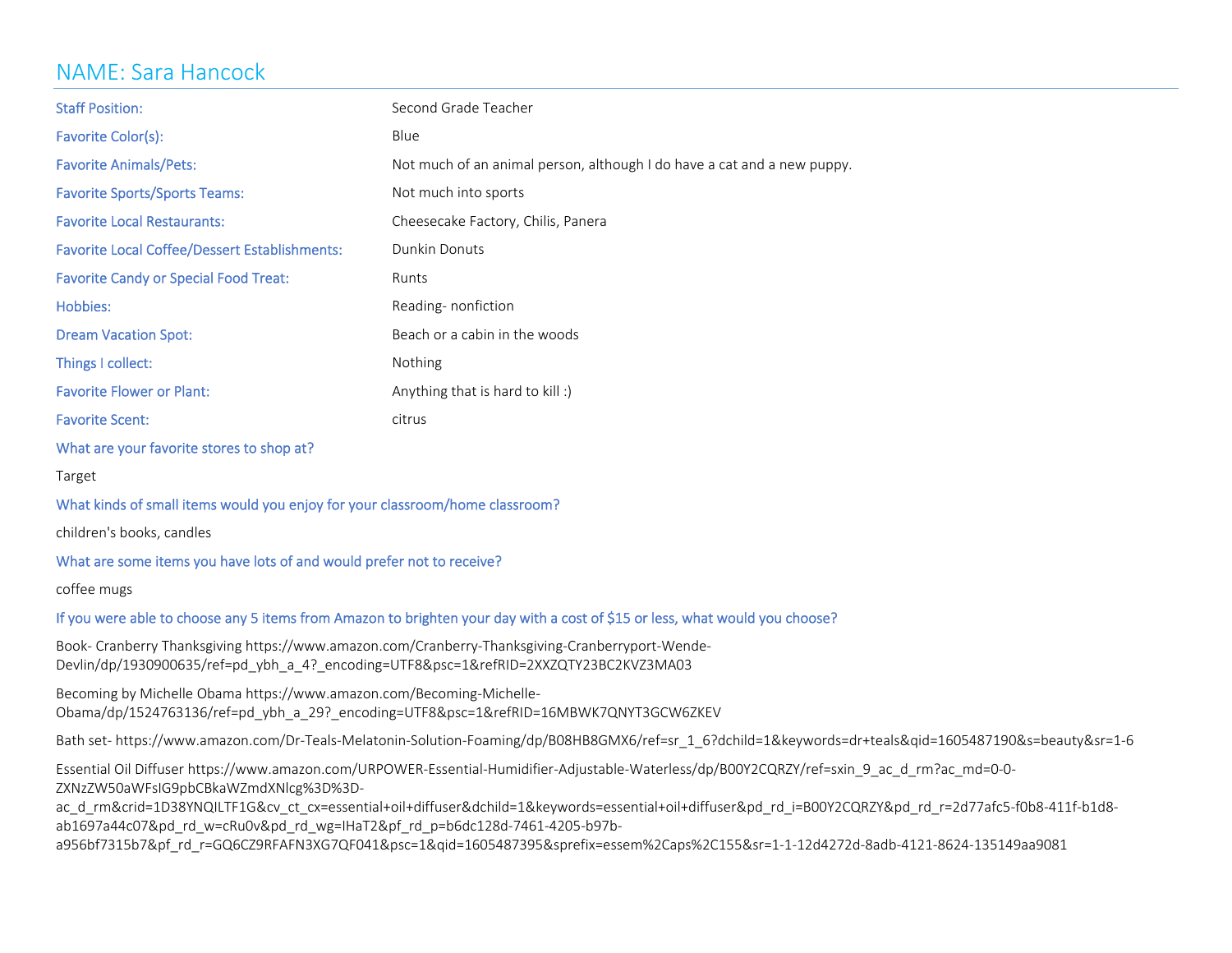# NAME: kim feaga

| <b>Staff Position:</b>                                                                                                      | 1st grade para       |  |
|-----------------------------------------------------------------------------------------------------------------------------|----------------------|--|
| Favorite Color(s):                                                                                                          | purple               |  |
| <b>Favorite Animals/Pets:</b>                                                                                               | COW                  |  |
| <b>Favorite Sports/Sports Teams:</b>                                                                                        | Ravens               |  |
| <b>Favorite Local Restaurants:</b>                                                                                          | Becks, Bolder        |  |
| <b>Favorite Local Coffee/Dessert Establishments:</b>                                                                        | French Twist, Dunkin |  |
| <b>Favorite Candy or Special Food Treat:</b>                                                                                | dark chocolate       |  |
| Hobbies:                                                                                                                    | cooking/baking       |  |
| <b>Dream Vacation Spot:</b>                                                                                                 | beach                |  |
| Things I collect:                                                                                                           | none                 |  |
| <b>Favorite Flower or Plant:</b>                                                                                            | succulents           |  |
| <b>Favorite Scent:</b>                                                                                                      | any                  |  |
| What are your favorite stores to shop at?                                                                                   |                      |  |
| Target, TJ Max                                                                                                              |                      |  |
| What kinds of small items would you enjoy for your classroom/home classroom?                                                |                      |  |
| any                                                                                                                         |                      |  |
| What are some items you have lots of and would prefer not to receive?                                                       |                      |  |
| n/a                                                                                                                         |                      |  |
| If you were able to choose any 5 items from Amazon to brighten your day with a cost of \$15 or less, what would you choose? |                      |  |
| Whole bean coffee, hand lotion, candles, colorful flair pens                                                                |                      |  |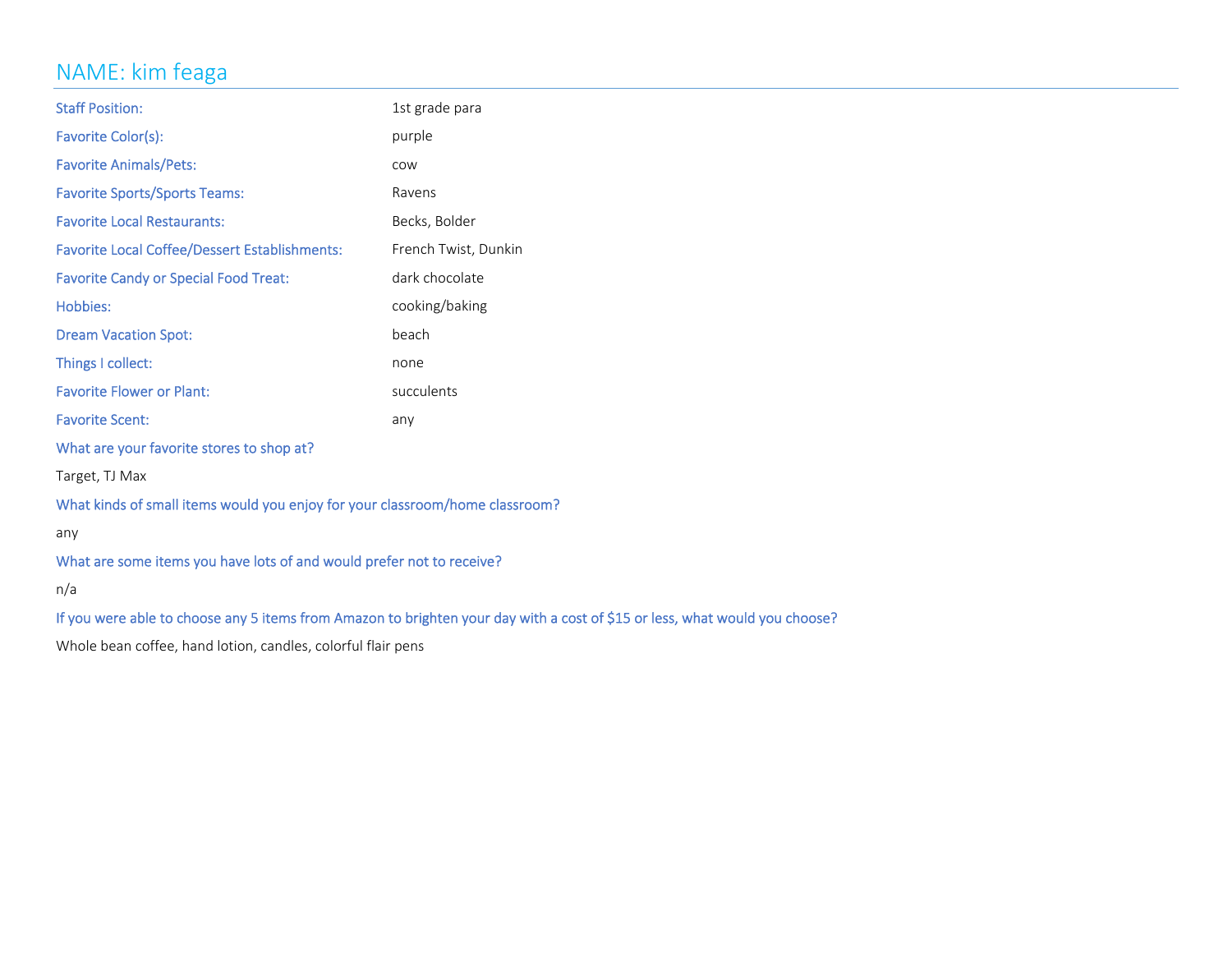### NAME: Mini Burrows

| <b>Staff Position:</b>                                                                                                      | 2nd Grade Teacher                                       |  |
|-----------------------------------------------------------------------------------------------------------------------------|---------------------------------------------------------|--|
| Favorite Color(s):                                                                                                          | Teal, lime green, purple                                |  |
| <b>Favorite Animals/Pets:</b>                                                                                               | dogs, horses, bears                                     |  |
| <b>Favorite Sports/Sports Teams:</b>                                                                                        | Football: Steelers, Baseball: Orioles, Hockey: Capitals |  |
| <b>Favorite Local Restaurants:</b>                                                                                          | Noodles & Company; Buffalo Wild Wings;                  |  |
| <b>Favorite Local Coffee/Dessert Establishments:</b>                                                                        | Baskin Robbins; Sweet Frog                              |  |
| <b>Favorite Candy or Special Food Treat:</b>                                                                                | Chocolate with toffee and/or nuts                       |  |
| <b>Hobbies:</b>                                                                                                             | Crafts (sewing, embroidery); Painting;                  |  |
| <b>Dream Vacation Spot:</b>                                                                                                 | Hawaii; Aruba; Fiji; New Zealand                        |  |
| Things I collect:                                                                                                           | Precious Moment Figurines, Willow Figurines;            |  |
| <b>Favorite Flower or Plant:</b>                                                                                            | Orange Lilies                                           |  |
| <b>Favorite Scent:</b>                                                                                                      | Lavender;                                               |  |
| What are your favorite stores to shop at?                                                                                   |                                                         |  |
| Loft; Target; Michael's; Old Navy                                                                                           |                                                         |  |
| What kinds of small items would you enjoy for your classroom/home classroom?                                                |                                                         |  |
| tabs (different colors) and page dividers                                                                                   |                                                         |  |
| What are some items you have lots of and would prefer not to receive?                                                       |                                                         |  |
| No candles or scarves                                                                                                       |                                                         |  |
| If you were able to choose any 5 items from Amazon to brighten your day with a cost of \$15 or less, what would you choose? |                                                         |  |
| https://www.amazon.com/hz/wishlist/Is/2KP9UAD2CMHPN?ref =wl share                                                           |                                                         |  |
| *Copy link to the url                                                                                                       |                                                         |  |

Thanks in advance for everything you all do for us!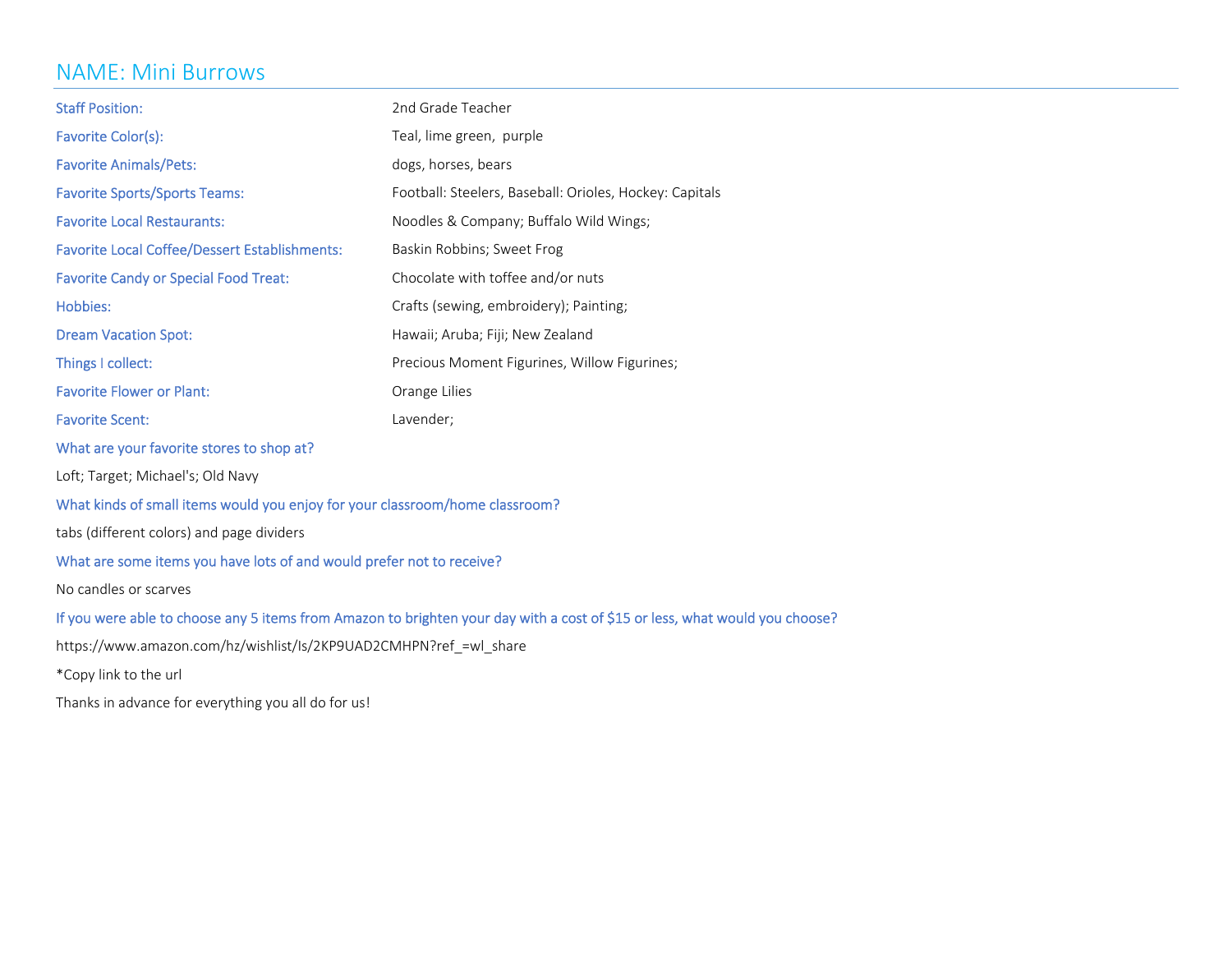### NAME: Suzanne Menner

| <b>Staff Position:</b>                               | Para Educator                 |
|------------------------------------------------------|-------------------------------|
| Favorite Color(s):                                   | blue, pink                    |
| <b>Favorite Animals/Pets:</b>                        | golden retrievers             |
| <b>Favorite Sports/Sports Teams:</b>                 | Green Bay Packers             |
| <b>Favorite Local Restaurants:</b>                   | Laurenizo Brick Oven Pizza    |
| <b>Favorite Local Coffee/Dessert Establishments:</b> | Dunkin Donuts                 |
| <b>Favorite Candy or Special Food Treat:</b>         | Chocolate                     |
| Hobbies:                                             | Gardening, Reading, Cooking   |
| <b>Dream Vacation Spot:</b>                          | Isle of Palms, South Carolina |
| Things I collect:                                    | N/A                           |
| <b>Favorite Flower or Plant:</b>                     | <b>Hydrangeas</b>             |
| <b>Favorite Scent:</b>                               | n/a                           |

What are your favorite stores to shop at?

TJ Maxx, Talbots, Target

What kinds of small items would you enjoy for your classroom/home classroom?

Pens, markers

What are some items you have lots of and would prefer not to receive?

water bottles

If you were able to choose any <sup>5</sup> items from Amazon to brighten your day with <sup>a</sup> cost of \$15 or less, what would you choose?

An amazon card so I could purchase on my own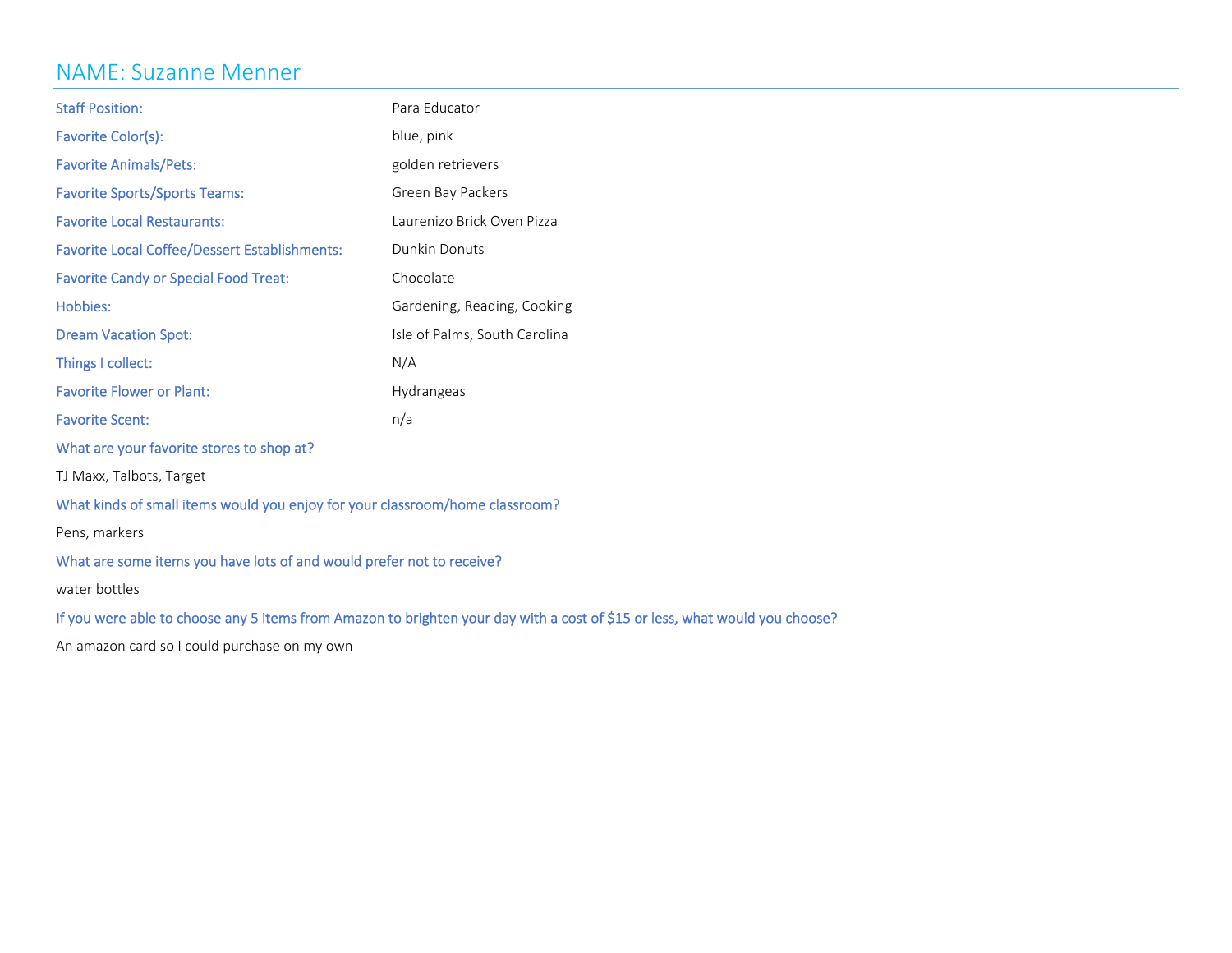### NAME: Chrissy Johnson

| <b>Staff Position:</b>                                                                                                      | Prin Secy                                  |  |
|-----------------------------------------------------------------------------------------------------------------------------|--------------------------------------------|--|
| Favorite Color(s):                                                                                                          | blue                                       |  |
| <b>Favorite Animals/Pets:</b>                                                                                               | barn animals                               |  |
| <b>Favorite Sports/Sports Teams:</b>                                                                                        | redskins                                   |  |
| <b>Favorite Local Restaurants:</b>                                                                                          | carter que                                 |  |
| <b>Favorite Local Coffee/Dessert Establishments:</b>                                                                        | dunkin                                     |  |
| <b>Favorite Candy or Special Food Treat:</b><br>mint gum and pumpkin muffins                                                |                                            |  |
| Hobbies:                                                                                                                    | gardening,                                 |  |
| <b>Dream Vacation Spot:</b>                                                                                                 | beach                                      |  |
| Things I collect:                                                                                                           | christmas ornaments, snowflake decorations |  |
| <b>Favorite Flower or Plant:</b>                                                                                            | hydrangea                                  |  |
| <b>Favorite Scent:</b>                                                                                                      | citrus or cinnamon                         |  |
| What are your favorite stores to shop at?                                                                                   |                                            |  |
| home goods                                                                                                                  |                                            |  |
| What kinds of small items would you enjoy for your classroom/home classroom?                                                |                                            |  |
| ornaments, magnets, colorful pens and post its                                                                              |                                            |  |
| What are some items you have lots of and would prefer not to receive?                                                       |                                            |  |
| candles                                                                                                                     |                                            |  |
| If you were able to choose any 5 items from Amazon to brighten your day with a cost of \$15 or less, what would you choose? |                                            |  |
| dunkin coffee kcups, gum, a christmas ornament, coffee mug, tervis cup                                                      |                                            |  |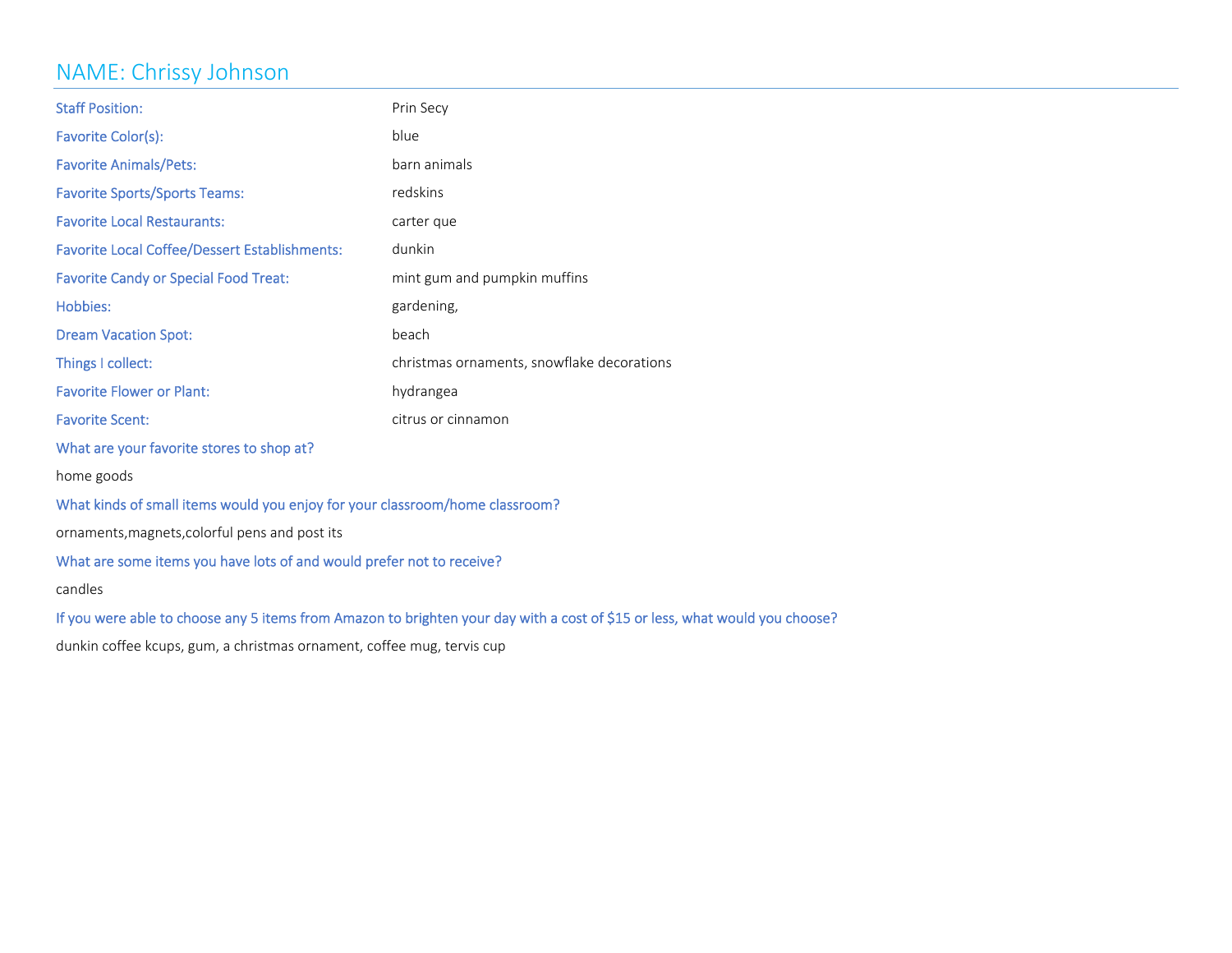# NAME: Lindsay Lookingbill

| <b>Staff Position:</b>                                                       | Grade 3 teacher                                                                                                             |  |
|------------------------------------------------------------------------------|-----------------------------------------------------------------------------------------------------------------------------|--|
| Favorite Color(s):                                                           | Purple                                                                                                                      |  |
| <b>Favorite Animals/Pets:</b>                                                | My Rottie dog and Olde English Bulldogge puppy of course!                                                                   |  |
| <b>Favorite Sports/Sports Teams:</b>                                         | Ravens                                                                                                                      |  |
| <b>Favorite Local Restaurants:</b>                                           | Bolder                                                                                                                      |  |
| <b>Favorite Local Coffee/Dessert Establishments:</b>                         | Starbucks                                                                                                                   |  |
| <b>Favorite Candy or Special Food Treat:</b>                                 | (I don't really eat much candy!) :)                                                                                         |  |
| Hobbies:                                                                     | Working out (gym, yoga)                                                                                                     |  |
| <b>Dream Vacation Spot:</b>                                                  | Anywhere right now! :) Bali                                                                                                 |  |
| Things I collect:                                                            | HmmmmI'm not a collector;)                                                                                                  |  |
| <b>Favorite Flower or Plant:</b>                                             | Roses                                                                                                                       |  |
| <b>Favorite Scent:</b>                                                       | Dont have one?!? :)                                                                                                         |  |
| What are your favorite stores to shop at?                                    |                                                                                                                             |  |
| HomeGoods, Amazon, Nordstrom Rack                                            |                                                                                                                             |  |
| What kinds of small items would you enjoy for your classroom/home classroom? |                                                                                                                             |  |
| I'm not sure                                                                 |                                                                                                                             |  |
| What are some items you have lots of and would prefer not to receive?        |                                                                                                                             |  |
| mugs, $\vert$ ol;)                                                           |                                                                                                                             |  |
|                                                                              | If you were able to choose any 5 items from Amazon to brighten your day with a cost of \$15 or less, what would you choose? |  |
| fall/winter candles!                                                         |                                                                                                                             |  |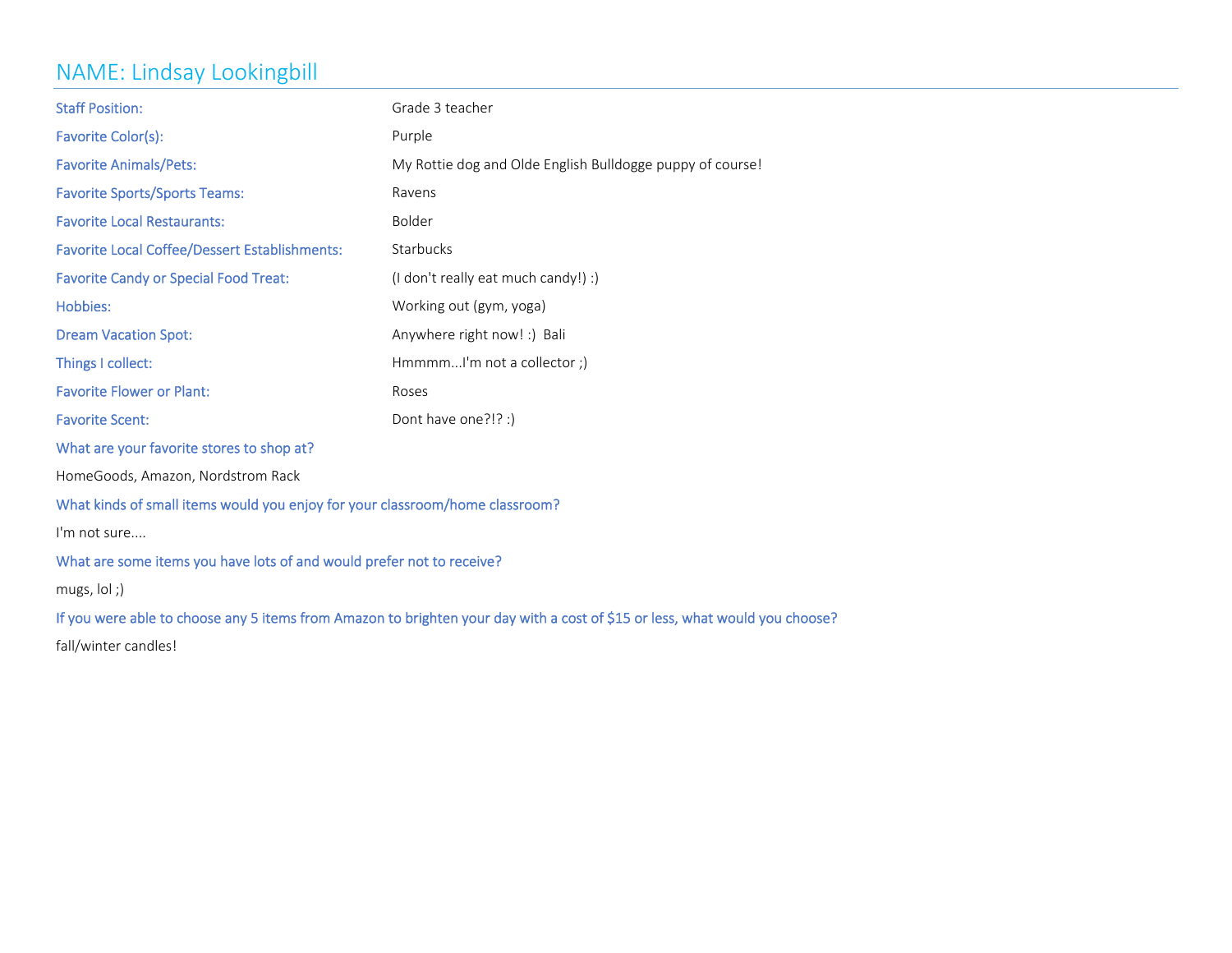### NAME: Cinnamon Curtis

| <b>Staff Position:</b>                                                       | 3rd grade teacher             |
|------------------------------------------------------------------------------|-------------------------------|
| Favorite Color(s):                                                           | Green                         |
| <b>Favorite Animals/Pets:</b>                                                | Bernese Mountain Dogs         |
| <b>Favorite Sports/Sports Teams:</b>                                         | College Football! Penn State! |
| <b>Favorite Local Restaurants:</b>                                           | Walkers Tap and Table         |
| <b>Favorite Local Coffee/Dessert Establishments:</b>                         | Starbucks                     |
| <b>Favorite Candy or Special Food Treat:</b>                                 | Pretzels                      |
| Hobbies:                                                                     | running, skiing, reading      |
| <b>Dream Vacation Spot:</b>                                                  | Hawaii                        |
| Things I collect:                                                            | none                          |
| <b>Favorite Flower or Plant:</b>                                             | any kind                      |
| <b>Favorite Scent:</b>                                                       | coconut                       |
| What are your favorite stores to shop at?                                    |                               |
| Dick's sporting goods                                                        |                               |
| What kinds of small items would you enjoy for your classroom/home classroom? |                               |
| sticky notes                                                                 |                               |

What are some items you have lots of and would prefer not to receive?

none

If you were able to choose any <sup>5</sup> items from Amazon to brighten your day with <sup>a</sup> cost of \$15 or less, what would you choose?

water bottle, sticky notes, headbands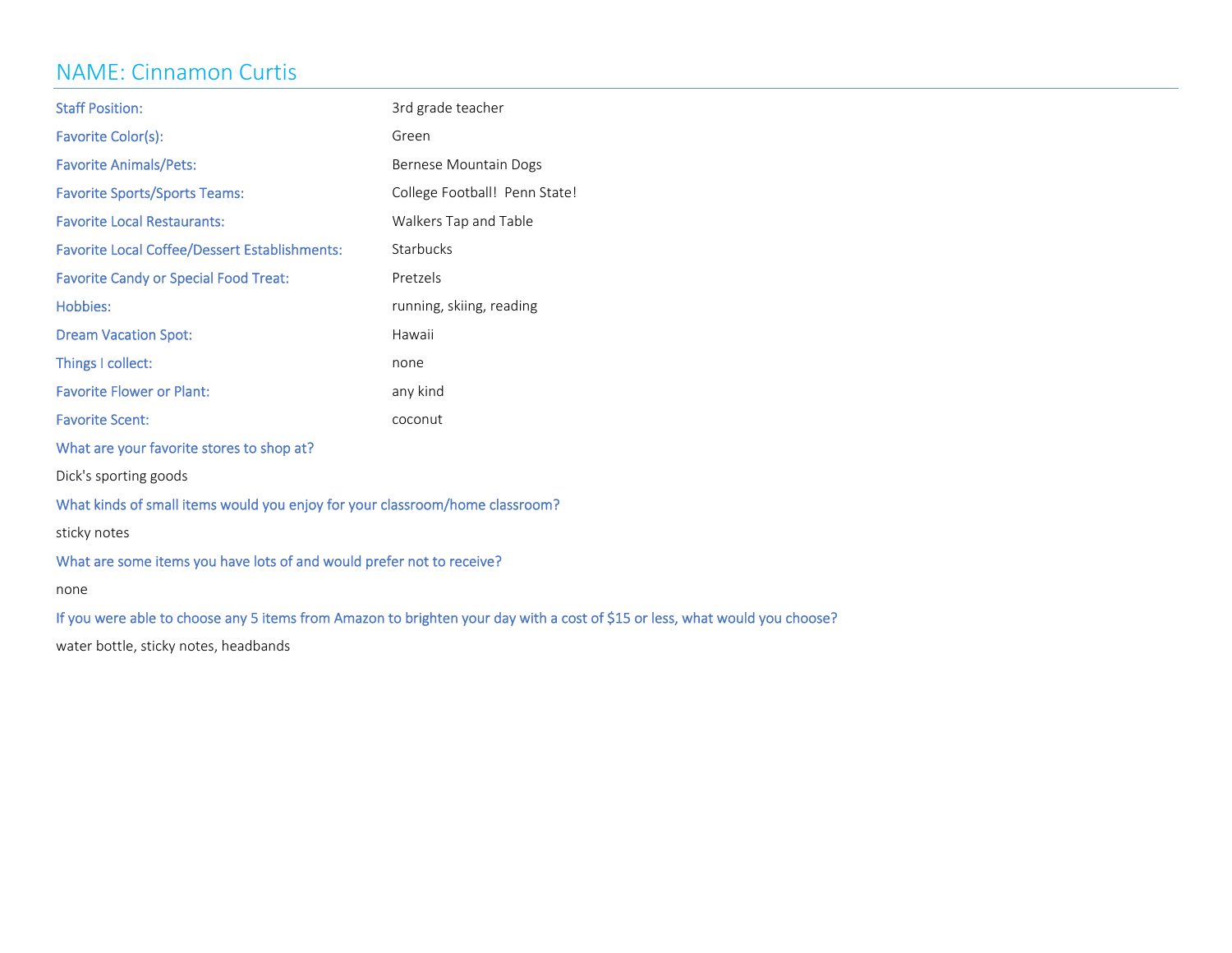### NAME: Amy Leatherman Cowell

| <b>Staff Position:</b>                               | Occupational Therapist                     |
|------------------------------------------------------|--------------------------------------------|
| Favorite Color(s):                                   | purple, light blue                         |
| <b>Favorite Animals/Pets:</b>                        | dogs/Scottish Terriers                     |
| <b>Favorite Sports/Sports Teams:</b>                 | soccer-Juventus                            |
| <b>Favorite Local Restaurants:</b>                   | Panera, Chipotle, ChikFilaA, Il Forno      |
| <b>Favorite Local Coffee/Dessert Establishments:</b> | <b>Starbucks</b>                           |
| <b>Favorite Candy or Special Food Treat:</b>         | anything with chocolate and peanut butter! |
| Hobbies:                                             | reading, traveling, watching soccer        |
| <b>Dream Vacation Spot:</b>                          | going on cruises                           |
| Things I collect:                                    | N/A                                        |
| <b>Favorite Flower or Plant:</b>                     | sterling roses                             |
| <b>Favorite Scent:</b>                               | anything citrus                            |

What are your favorite stores to shop at?

WHBM, Amazon, Costco

#### What kinds of small items would you enjoy for your classroom/home classroom?

no preference:)

#### What are some items you have lots of and would prefer not to receive?

coffee mugs

### If you were able to choose any <sup>5</sup> items from Amazon to brighten your day with <sup>a</sup> cost of \$15 or less, what would you choose?

Starbucks Mocha K‐cups‐ https://www.amazon.com/Starbucks‐Flavored‐Medium‐Single‐ Brewers/dp/B01IVPRGGQ/ref=sr\_1\_25?crid=1QBVU9LN1NGV3&dchild=1&keywords=starbucks+mocha+frappuccino&qid=1605534470&sprefix=starbucks+mocha%2Caps%2C171 &sr=8‐25

White Chocolate syrup for coffee‐‐ https://www.amazon.com/Torani‐White‐Chocolate‐Syrup‐ ounce/dp/B00G3LM7LU/ref=sr\_1\_16?dchild=1&keywords=fontana+white+chocolate+sauce&pd\_rd\_r=3040c3a8-c5eb-4537-b6f8b6c6c91e0bf6&pd\_rd\_w=g5vrh&pd\_rd\_wg=d2XB8&pf\_rd\_p=0ec05f25‐9534‐48fe‐9c3e‐40b89957230e&pf\_rd\_r=37S64JY7YM64QQXGY9EV&qid=1605534581&sr=8‐16

White Chocolate Caramel K‐cups‐‐ https://www.amazon.com/Indulgio‐Cappuccino‐Chocolate‐Caramel‐12‐ Count/dp/B00N16R7JM/ref=sr\_1\_6?dchild=1&keywords=white+chocolate+mocha+k‐cup&qid=1605534874&sr=8‐6

Jalapeno chips‐‐ https://www.amazon.com/Kettle‐Brand‐Potato‐Chips‐ Jalape%C3%B1o/dp/B009VBWDUY/ref=sr\_1\_4?dchild=1&keywords=jalapeno+chips&qid=1605535064&s=grocery&sr=1‐4

Any current best seller books!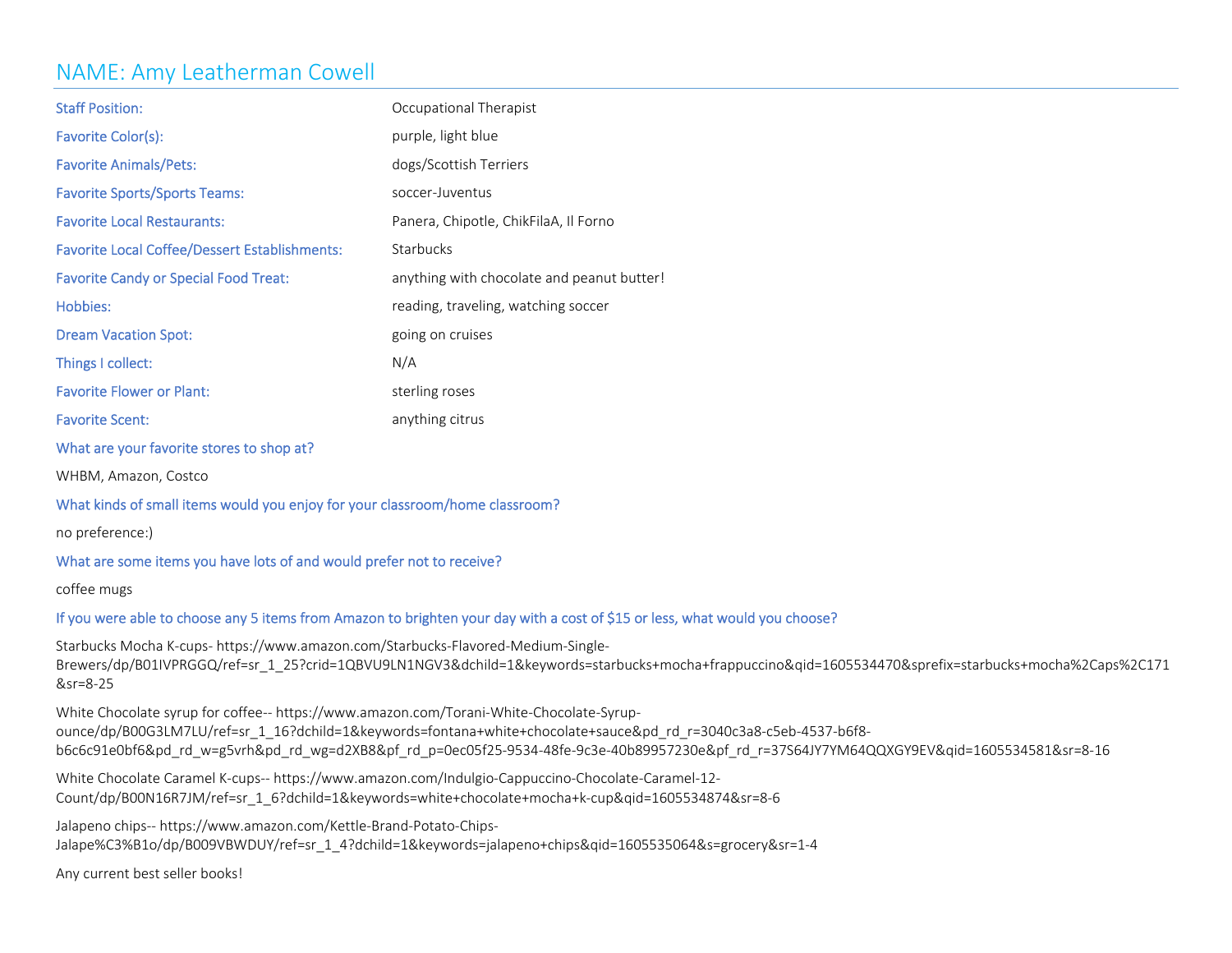### NAME: Melanie Lindauere

| <b>Staff Position:</b>                                                                                                      | PE Teacher                            |  |
|-----------------------------------------------------------------------------------------------------------------------------|---------------------------------------|--|
| Favorite Color(s):                                                                                                          | Blue, Green, Purple                   |  |
| <b>Favorite Animals/Pets:</b>                                                                                               | Dogs                                  |  |
| <b>Favorite Sports/Sports Teams:</b>                                                                                        | Baltimore Ravens/ Washington Capitals |  |
| <b>Favorite Local Restaurants:</b>                                                                                          | Tonys Locos                           |  |
| <b>Favorite Local Coffee/Dessert Establishments:</b>                                                                        | Dunkin Donuts or starbucks            |  |
| <b>Favorite Candy or Special Food Treat:</b>                                                                                | reeses peanut butter cups             |  |
| Hobbies:                                                                                                                    | running, hiking                       |  |
| <b>Dream Vacation Spot:</b>                                                                                                 | anywhere near the beach!              |  |
| Things I collect:                                                                                                           | Candles and coffee mugs               |  |
| <b>Favorite Flower or Plant:</b>                                                                                            | Sunflowers                            |  |
| <b>Favorite Scent:</b>                                                                                                      | Any holiday scent                     |  |
| What are your favorite stores to shop at?                                                                                   |                                       |  |
| Target                                                                                                                      |                                       |  |
| What kinds of small items would you enjoy for your classroom/home classroom?                                                |                                       |  |
| pictures/pens?                                                                                                              |                                       |  |
| What are some items you have lots of and would prefer not to receive?                                                       |                                       |  |
| N/A                                                                                                                         |                                       |  |
| If you were able to choose any 5 items from Amazon to brighten your day with a cost of \$15 or less, what would you choose? |                                       |  |
| Travel coffee mugs or regular coffee mugs                                                                                   |                                       |  |
| Picture frames?                                                                                                             |                                       |  |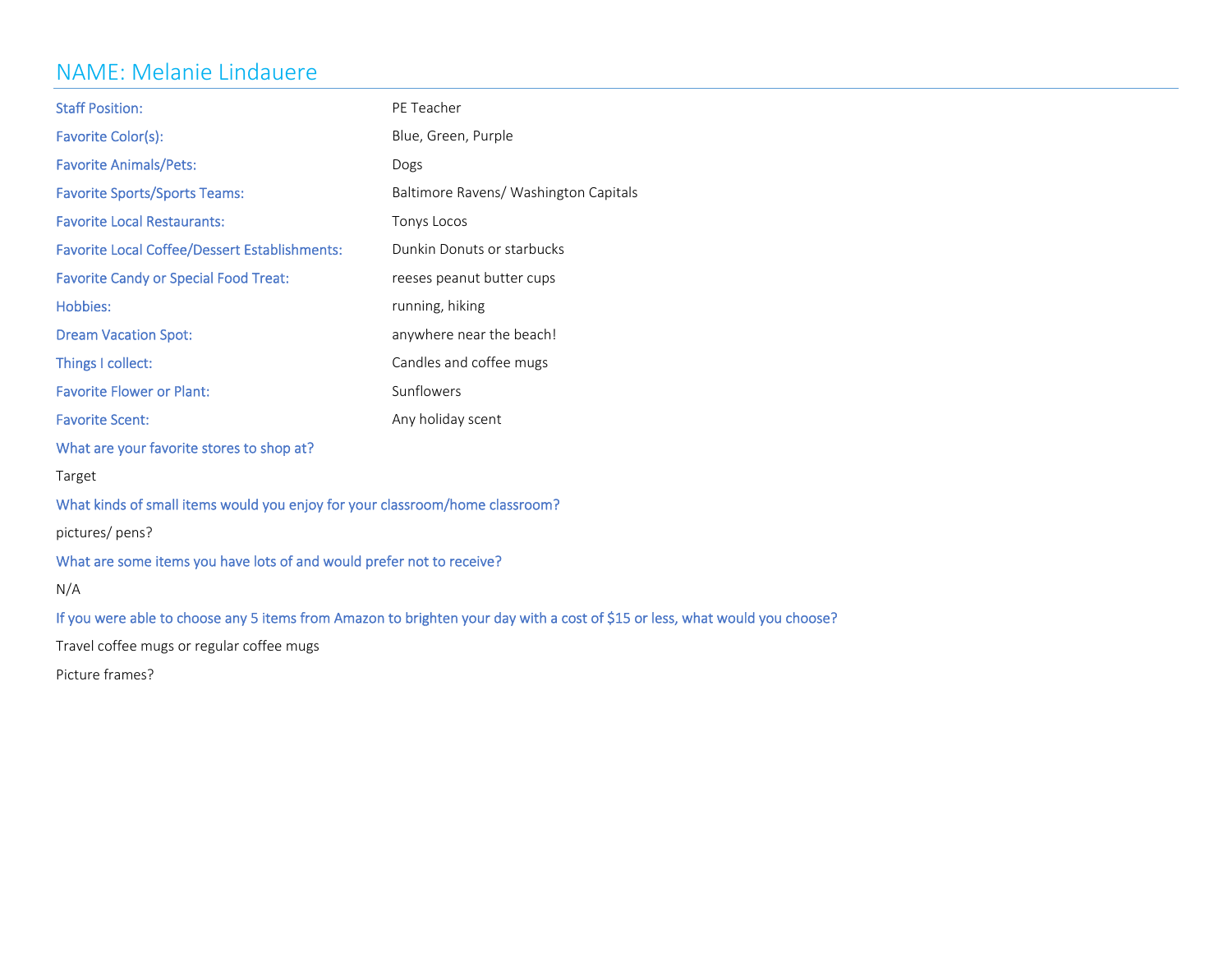### NAME: Diana Sargeant

| <b>Staff Position:</b>                                                                                                                             | Teacher: 3rd                |  |
|----------------------------------------------------------------------------------------------------------------------------------------------------|-----------------------------|--|
| Favorite Color(s):                                                                                                                                 | pink, sparkly               |  |
| <b>Favorite Animals/Pets:</b>                                                                                                                      | Dogs-goldendoodle, "Darby"  |  |
| <b>Favorite Sports/Sports Teams:</b>                                                                                                               | None                        |  |
| <b>Favorite Local Restaurants:</b>                                                                                                                 | Bolder, Walkers, Laurienzos |  |
| <b>Favorite Local Coffee/Dessert Establishments:</b>                                                                                               | Starbucks, The Buzz         |  |
| <b>Favorite Candy or Special Food Treat:</b><br>Mike and Ikes, swedish red fish, gummy bears, red twizzlers, chocolate with almonds, reeces pieces |                             |  |
| Hobbies:                                                                                                                                           | Running, Art                |  |
| <b>Dream Vacation Spot:</b>                                                                                                                        | Italy                       |  |
| Things I collect:                                                                                                                                  | Markers                     |  |
| <b>Favorite Flower or Plant:</b>                                                                                                                   | Roses; succulents           |  |
| <b>Favorite Scent:</b>                                                                                                                             | Clean (no vanilla)          |  |
| What are your favorite stores to shop at?                                                                                                          |                             |  |
| Nordstrom, Amazon, Athleta                                                                                                                         |                             |  |
| What kinds of small items would you enjoy for your classroom/home classroom?                                                                       |                             |  |
| Mechanical Pencils, Note pads, post-its                                                                                                            |                             |  |
| What are some items you have lots of and would prefer not to receive?                                                                              |                             |  |
| Vanilla scented anything                                                                                                                           |                             |  |
| If you were able to choose any 5 items from Amazon to brighten your day with a cost of \$15 or less, what would you choose?                        |                             |  |
| Gift card, black english tea, chapstick, clean scented candle, pink nail polish                                                                    |                             |  |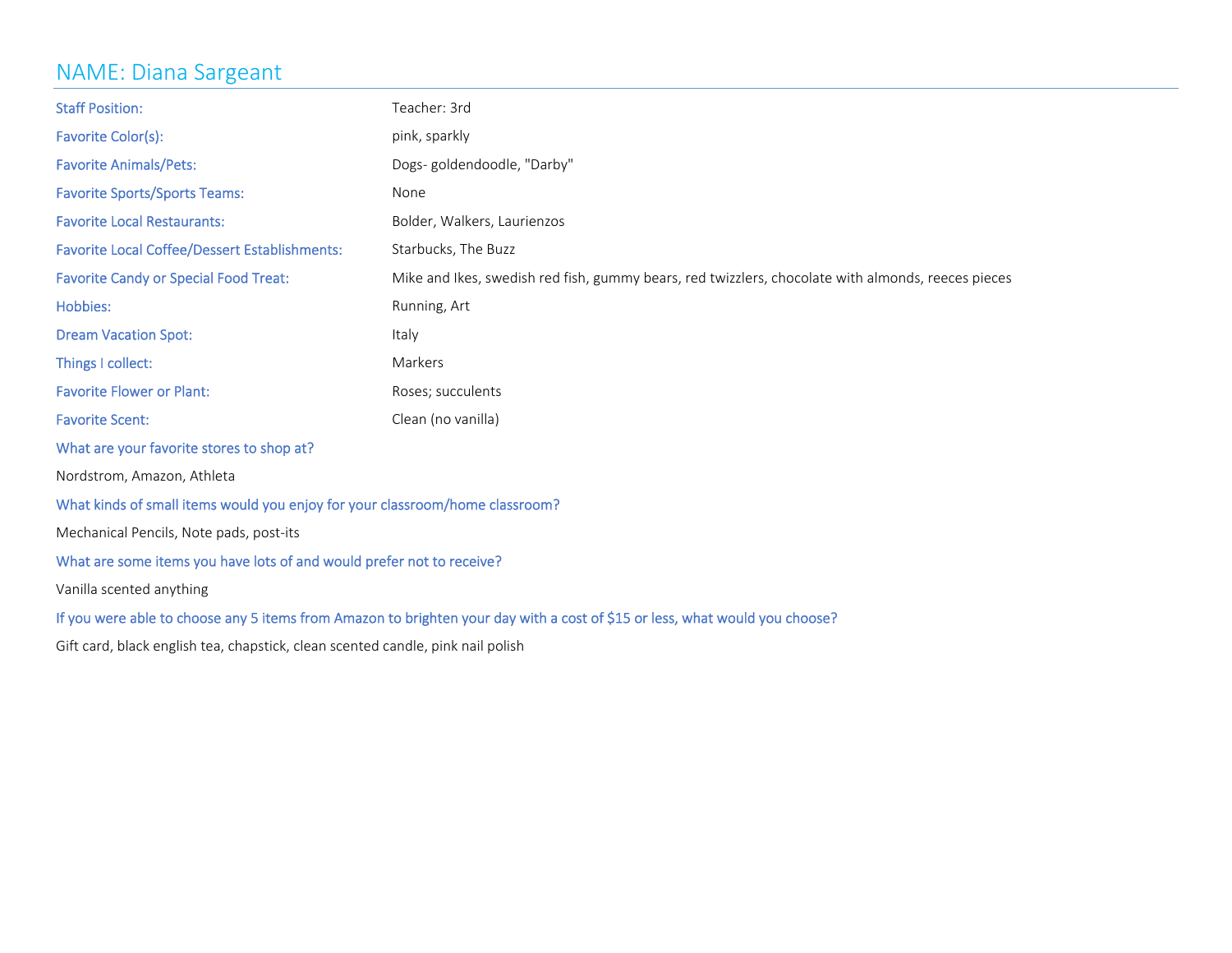# NAME: Becky Emann

| <b>Staff Position:</b>                                                                                                      | 2nd Grade Teacher                           |  |
|-----------------------------------------------------------------------------------------------------------------------------|---------------------------------------------|--|
| Favorite Color(s):                                                                                                          | Blue                                        |  |
| <b>Favorite Animals/Pets:</b>                                                                                               | Dog                                         |  |
| <b>Favorite Sports/Sports Teams:</b>                                                                                        | n/a                                         |  |
| <b>Favorite Local Restaurants:</b>                                                                                          | Olive Garden, Panera, Chick fil a           |  |
| <b>Favorite Local Coffee/Dessert Establishments:</b>                                                                        | Starbucks                                   |  |
| <b>Favorite Candy or Special Food Treat:</b>                                                                                | Raisinets, Peanut mm, Mentos, gummy bears   |  |
| Hobbies:                                                                                                                    | hiking, watching movies, reading            |  |
| <b>Dream Vacation Spot:</b>                                                                                                 | Tropical beach                              |  |
| Things I collect:                                                                                                           | candles. fun socks, seasonal/ holiday books |  |
| <b>Favorite Flower or Plant:</b>                                                                                            | wild flowers                                |  |
| <b>Favorite Scent:</b>                                                                                                      | Watermelon, Strawberry, Peach               |  |
| What are your favorite stores to shop at?                                                                                   |                                             |  |
| Home goods, Target, DSW, Amazon                                                                                             |                                             |  |
| What kinds of small items would you enjoy for your classroom/home classroom?                                                |                                             |  |
| n/a                                                                                                                         |                                             |  |
| What are some items you have lots of and would prefer not to receive?                                                       |                                             |  |
| n/a                                                                                                                         |                                             |  |
| If you were able to choose any 5 items from Amazon to brighten your day with a cost of \$15 or less, what would you choose? |                                             |  |
| n/a                                                                                                                         |                                             |  |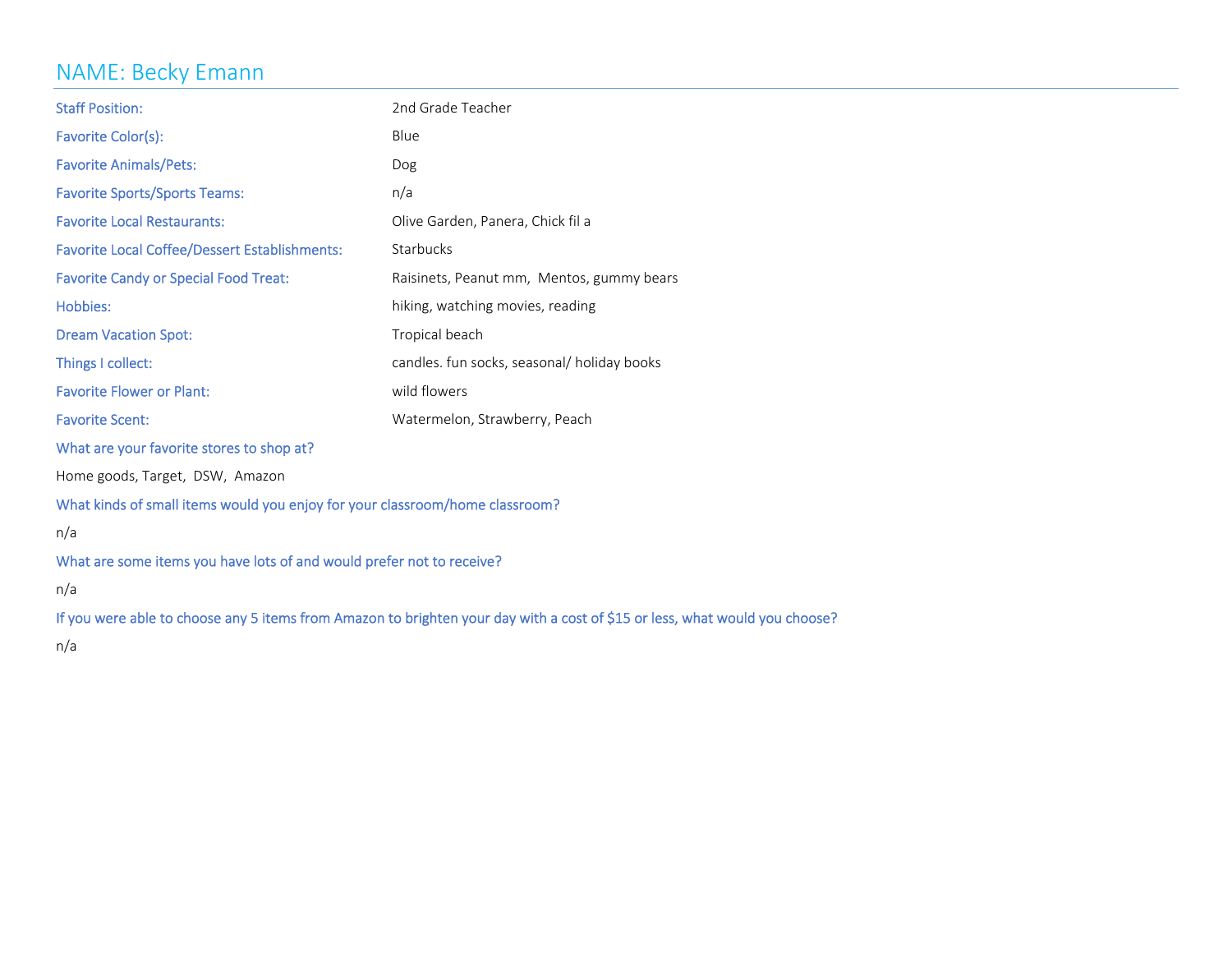# NAME: Stacy Sauerhoff

| <b>Staff Position:</b>                                                       | paraeducator                                                                                                                |  |
|------------------------------------------------------------------------------|-----------------------------------------------------------------------------------------------------------------------------|--|
| Favorite Color(s):                                                           | Raven's purple                                                                                                              |  |
| <b>Favorite Animals/Pets:</b>                                                | horses, dogs                                                                                                                |  |
| <b>Favorite Sports/Sports Teams:</b>                                         | Ravens                                                                                                                      |  |
| <b>Favorite Local Restaurants:</b>                                           | Bolder                                                                                                                      |  |
| <b>Favorite Local Coffee/Dessert Establishments:</b>                         | Dunkin                                                                                                                      |  |
| <b>Favorite Candy or Special Food Treat:</b>                                 | almonds, cashews, smart cakes, keto snacks                                                                                  |  |
| Hobbies:                                                                     | horseback riding, gardening                                                                                                 |  |
| <b>Dream Vacation Spot:</b>                                                  | mountains                                                                                                                   |  |
| Things I collect:                                                            | horses, dogs, plants                                                                                                        |  |
| <b>Favorite Flower or Plant:</b>                                             | any perennial or annual                                                                                                     |  |
| <b>Favorite Scent:</b>                                                       | patchouli                                                                                                                   |  |
| What are your favorite stores to shop at?                                    |                                                                                                                             |  |
| TJMax, Amazon                                                                |                                                                                                                             |  |
| What kinds of small items would you enjoy for your classroom/home classroom? |                                                                                                                             |  |
| all good right now                                                           |                                                                                                                             |  |
| What are some items you have lots of and would prefer not to receive?        |                                                                                                                             |  |
| mugs, cups                                                                   |                                                                                                                             |  |
|                                                                              | If you were able to choose any 5 items from Amazon to brighten your day with a cost of \$15 or less, what would you choose? |  |
|                                                                              |                                                                                                                             |  |

zum mist (any scent), individual smartcakes any flavor, keto snacks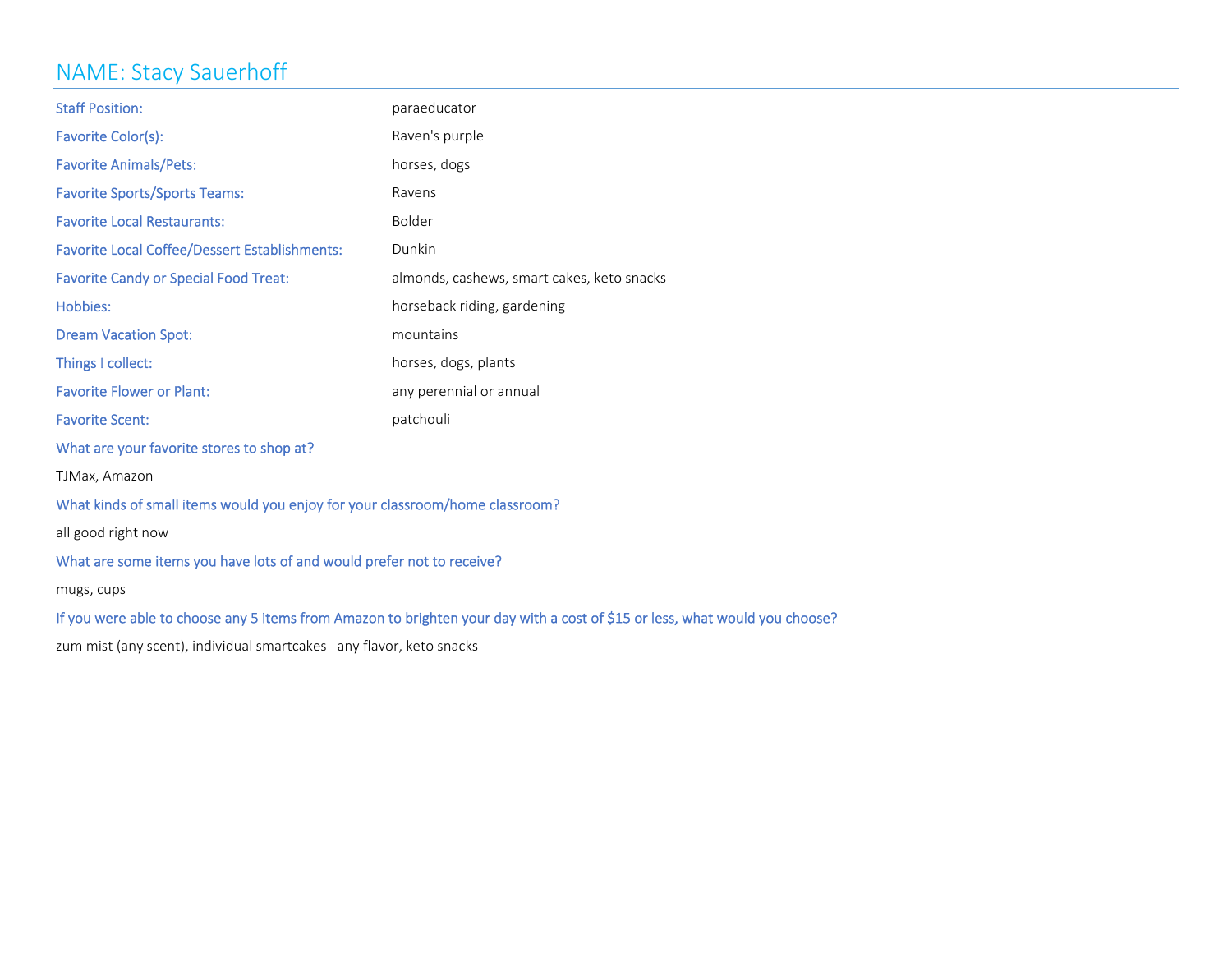### NAME: Jenny Markwood

| <b>Staff Position:</b>                               | 1st grade teacher                            |
|------------------------------------------------------|----------------------------------------------|
| Favorite Color(s):                                   | pink, purple, aqua                           |
| <b>Favorite Animals/Pets:</b>                        | chocolate labs, all dogs, cats               |
| <b>Favorite Sports/Sports Teams:</b>                 | Ravens, Orioles                              |
| <b>Favorite Local Restaurants:</b>                   | La Palapa Too, Panera, Chick FilA            |
| <b>Favorite Local Coffee/Dessert Establishments:</b> | <b>Starbucks</b>                             |
| <b>Favorite Candy or Special Food Treat:</b>         | Plain M&M's, Goldfish                        |
| Hobbies:                                             | flower gardening, reading, sewing and crafts |
| <b>Dream Vacation Spot:</b>                          | any beach                                    |
| Things I collect:                                    | Christmas ornaments, seasonal decorations    |
| <b>Favorite Flower or Plant:</b>                     | any and all                                  |
| <b>Favorite Scent:</b>                               | cinnamon, vanilla, pumpkin spice             |

What are your favorite stores to shop at?

Amazon, Marshalls, Michaels, TJ Maxx, Homegoods,Talbots

### What kinds of small items would you enjoy for your classroom/home classroom?

Flair pens, gel pens, post‐its, memo pads, magnets

### What are some items you have lots of and would prefer not to receive?

candles

If you were able to choose any <sup>5</sup> items from Amazon to brighten your day with <sup>a</sup> cost of \$15 or less, what would you choose?

paperback books for classroom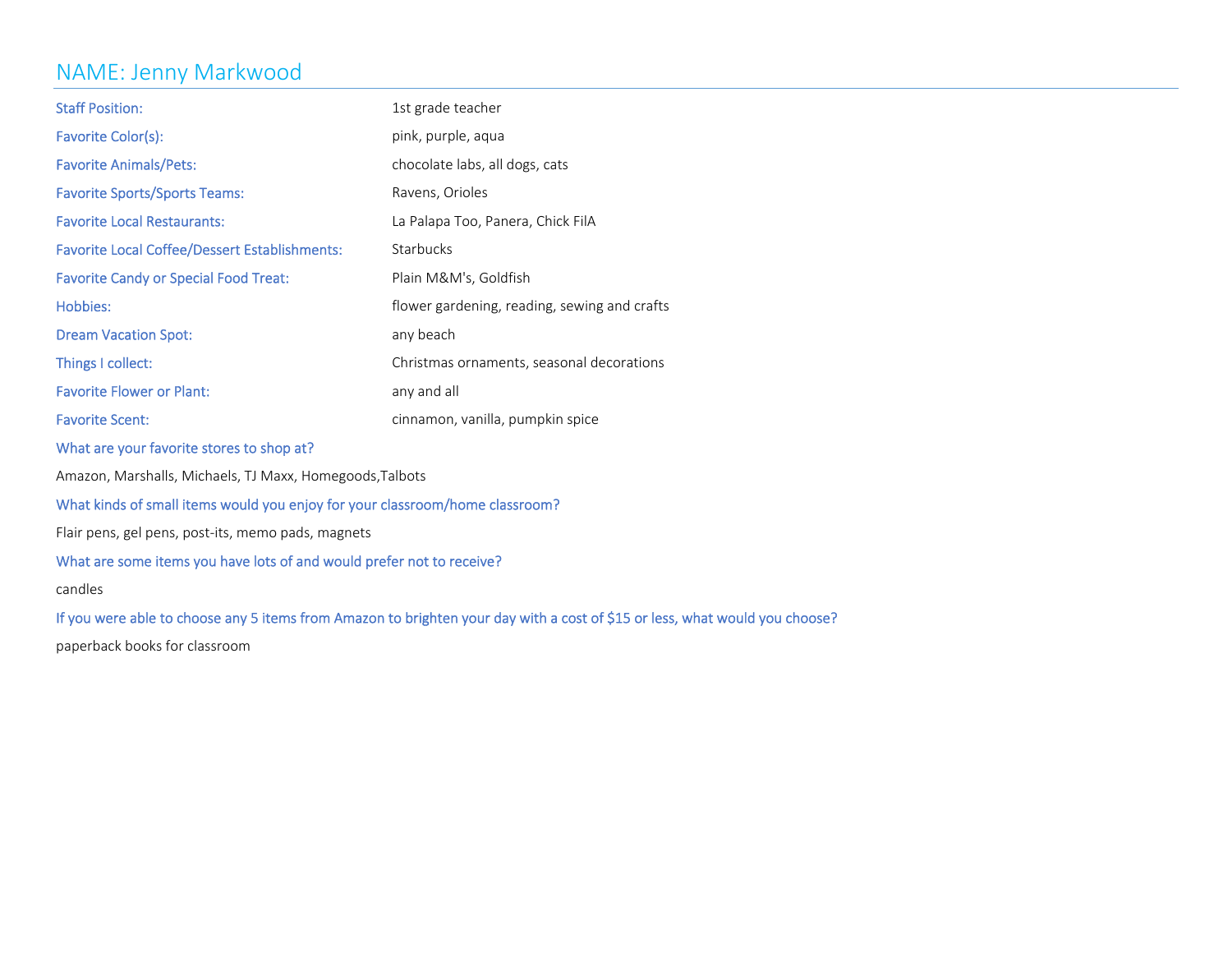# NAME: Jenny Reynold

| <b>Staff Position:</b>                               | Kindergarten Teacher              |
|------------------------------------------------------|-----------------------------------|
| Favorite Color(s):                                   | Aqua/Mint Green                   |
| <b>Favorite Animals/Pets:</b>                        | Elephants and Dogs                |
| <b>Favorite Sports/Sports Teams:</b>                 | Orioles/ Washington Football Team |
| <b>Favorite Local Restaurants:</b>                   | E.W. Becks, Boulder               |
| <b>Favorite Local Coffee/Dessert Establishments:</b> | Starbucks, Dunkin, Alex's         |
| <b>Favorite Candy or Special Food Treat:</b>         | Hershey's milk chocolate, Reese's |
| Hobbies:                                             | Photography                       |
| <b>Dream Vacation Spot:</b>                          | Bora Bora                         |
| Things I collect:                                    | N/A                               |
| <b>Favorite Flower or Plant:</b>                     | Sunflowers                        |
| <b>Favorite Scent:</b>                               | Vanilla                           |
|                                                      |                                   |

What are your favorite stores to shop at?

TJ Maxx & Target

#### What kinds of small items would you enjoy for your classroom/home classroom?

Read alouds, dry erase markers

#### What are some items you have lots of and would prefer not to receive?

N/A

#### If you were able to choose any <sup>5</sup> items from Amazon to brighten your day with <sup>a</sup> cost of \$15 or less, what would you choose?

AmazonBasics Felt Tip Marker Pens ‐ Assorted Color, 24‐Pack https://www.amazon.com/dp/B078WJTPV4/ref=cm\_sw\_em\_r\_mt\_dp\_eLWTFb01266WP

16 Pieces Guided Reading Highlight Strips Colored Overlay Reading Tracking Rulers for Dyslexia, ADHD and to Reduce Visual Stressï¼^8 Standard Size and 8 Large Size) https://www.amazon.com/dp/B07R4LFC1S/ref=cm\_sw\_em\_r\_mt\_dp\_BXXTFb4E5AY03

Reliancer 8PCS Teacher Stamp Set Colorful Self‐Inking Motivation School Grading Stamps Encouraging Comments Classroom Homework Rating Stamp Office Stationery Stamps with Storage Tray (8PCS‐B) https://www.amazon.com/dp/B085VS1DCQ/ref=cm\_sw\_em\_r\_mt\_dp\_R7XTFb9ZVX0M9

Custom Teachers Library Stamp https://www.amazon.com/dp/B079GFDJXC/ref=cm\_sw\_em\_r\_mt\_dp\_h‐XTFbFJG7ZP9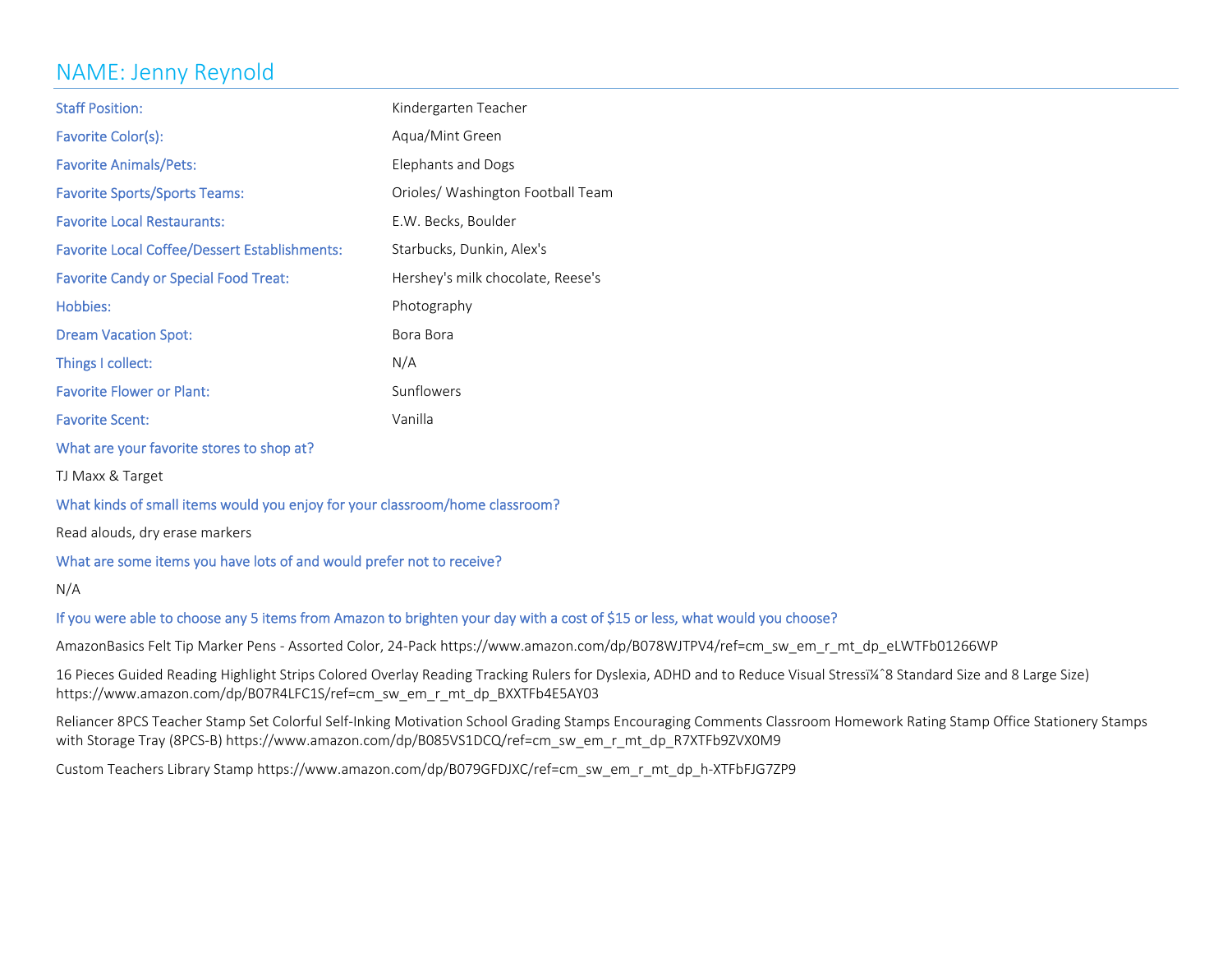### NAME: Joyce Grimes

| <b>Staff Position:</b>                                                         | Paraeducator                                                                                                                |  |
|--------------------------------------------------------------------------------|-----------------------------------------------------------------------------------------------------------------------------|--|
| Favorite Color(s):                                                             | blue                                                                                                                        |  |
| <b>Favorite Animals/Pets:</b>                                                  | dogs and cats                                                                                                               |  |
| <b>Favorite Sports/Sports Teams:</b>                                           | none                                                                                                                        |  |
| <b>Favorite Local Restaurants:</b>                                             | Chili's, TGI Fridays, Applebees                                                                                             |  |
| <b>Favorite Local Coffee/Dessert Establishments:</b>                           | Dunkin Donuts, Dairy Queen                                                                                                  |  |
| <b>Favorite Candy or Special Food Treat:</b>                                   | gummy bears                                                                                                                 |  |
| <b>Hobbies:</b>                                                                | reading and gardening                                                                                                       |  |
| <b>Dream Vacation Spot:</b>                                                    | Grand Canyon, Yellowstone                                                                                                   |  |
| Things I collect:                                                              | young children's books, postcards                                                                                           |  |
| <b>Favorite Flower or Plant:</b>                                               | day lilies                                                                                                                  |  |
| <b>Favorite Scent:</b>                                                         | apple/cinnamon                                                                                                              |  |
| What are your favorite stores to shop at?                                      |                                                                                                                             |  |
| Home Goods, Marshalls, T.J. Maxx                                               |                                                                                                                             |  |
| What kinds of small items would you enjoy for your classroom/home classroom?   |                                                                                                                             |  |
| colored pencils, colored sharpies                                              |                                                                                                                             |  |
| What are some items you have lots of and would prefer not to receive?          |                                                                                                                             |  |
| candles, coffee mugs, lotions                                                  |                                                                                                                             |  |
|                                                                                | If you were able to choose any 5 items from Amazon to brighten your day with a cost of \$15 or less, what would you choose? |  |
| Children's books (seasonal) ex. Llama Llama Gives Thanks, How to Catch an Elf, |                                                                                                                             |  |
| Snowman's Story                                                                |                                                                                                                             |  |
|                                                                                |                                                                                                                             |  |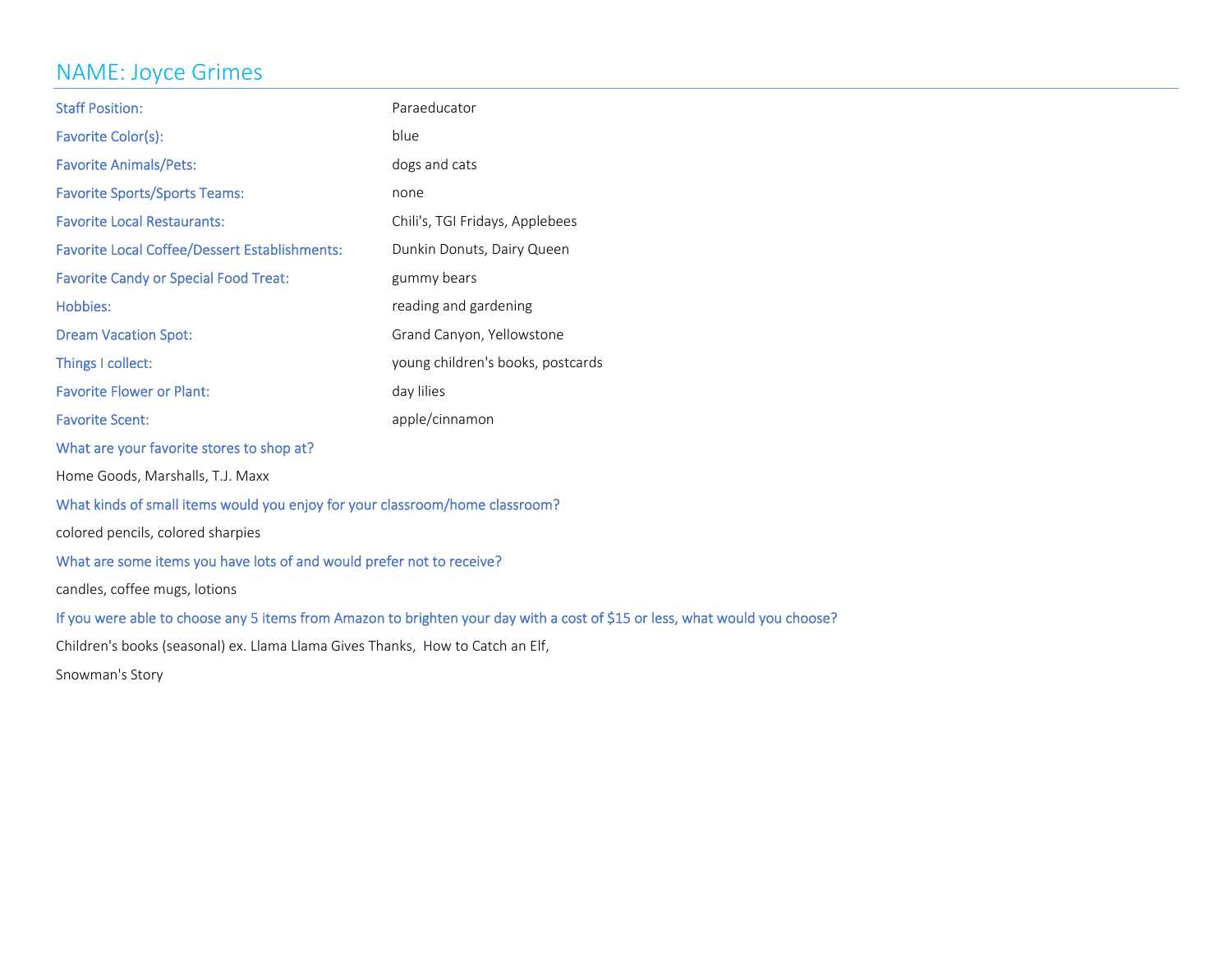# NAME: A. J. Nath

| <b>Staff Position:</b>                                                                                                      | G/T Resource Teacher                                                                   |  |
|-----------------------------------------------------------------------------------------------------------------------------|----------------------------------------------------------------------------------------|--|
| Favorite Color(s):                                                                                                          | Green, Blue                                                                            |  |
| <b>Favorite Animals/Pets:</b>                                                                                               | T. Rex, Dragons, Godzilla (not as pets, though), Great White Shark, Dogs are cool, too |  |
| <b>Favorite Sports/Sports Teams:</b>                                                                                        | New York Rangers, New York Yankees                                                     |  |
| <b>Favorite Local Restaurants:</b>                                                                                          | Glory Days, Popeye's, Chik-fil-A, Qdoba, Wendy's                                       |  |
| <b>Favorite Local Coffee/Dessert Establishments:</b>                                                                        | Dunkin Donuts                                                                          |  |
| <b>Favorite Candy or Special Food Treat:</b>                                                                                | Baby Ruth, Reeses Peanut Butter                                                        |  |
| Hobbies:                                                                                                                    | Reading, Movies, Building Models                                                       |  |
| <b>Dream Vacation Spot:</b>                                                                                                 | Caribbean Island or Hawaii                                                             |  |
| Things I collect:                                                                                                           | Godzilla and dragon figures                                                            |  |
| <b>Favorite Flower or Plant:</b>                                                                                            | Don't really have one                                                                  |  |
| <b>Favorite Scent:</b>                                                                                                      | New Car                                                                                |  |
| What are your favorite stores to shop at?                                                                                   |                                                                                        |  |
| Amazon, BigBadToyStore.com                                                                                                  |                                                                                        |  |
| What kinds of small items would you enjoy for your classroom/home classroom?                                                |                                                                                        |  |
| Not sure right now - I guess some tea (Celestial Seasons Herbal Berry kinds)                                                |                                                                                        |  |
| What are some items you have lots of and would prefer not to receive?                                                       |                                                                                        |  |
| Not sure about this one                                                                                                     |                                                                                        |  |
| If you were able to choose any 5 items from Amazon to brighten your day with a cost of \$15 or less, what would you choose? |                                                                                        |  |
| https://www.amazon.com/hz/wishlist/ls/3E9DXIM1O1G4Y?ref_=wl_share                                                           |                                                                                        |  |
|                                                                                                                             |                                                                                        |  |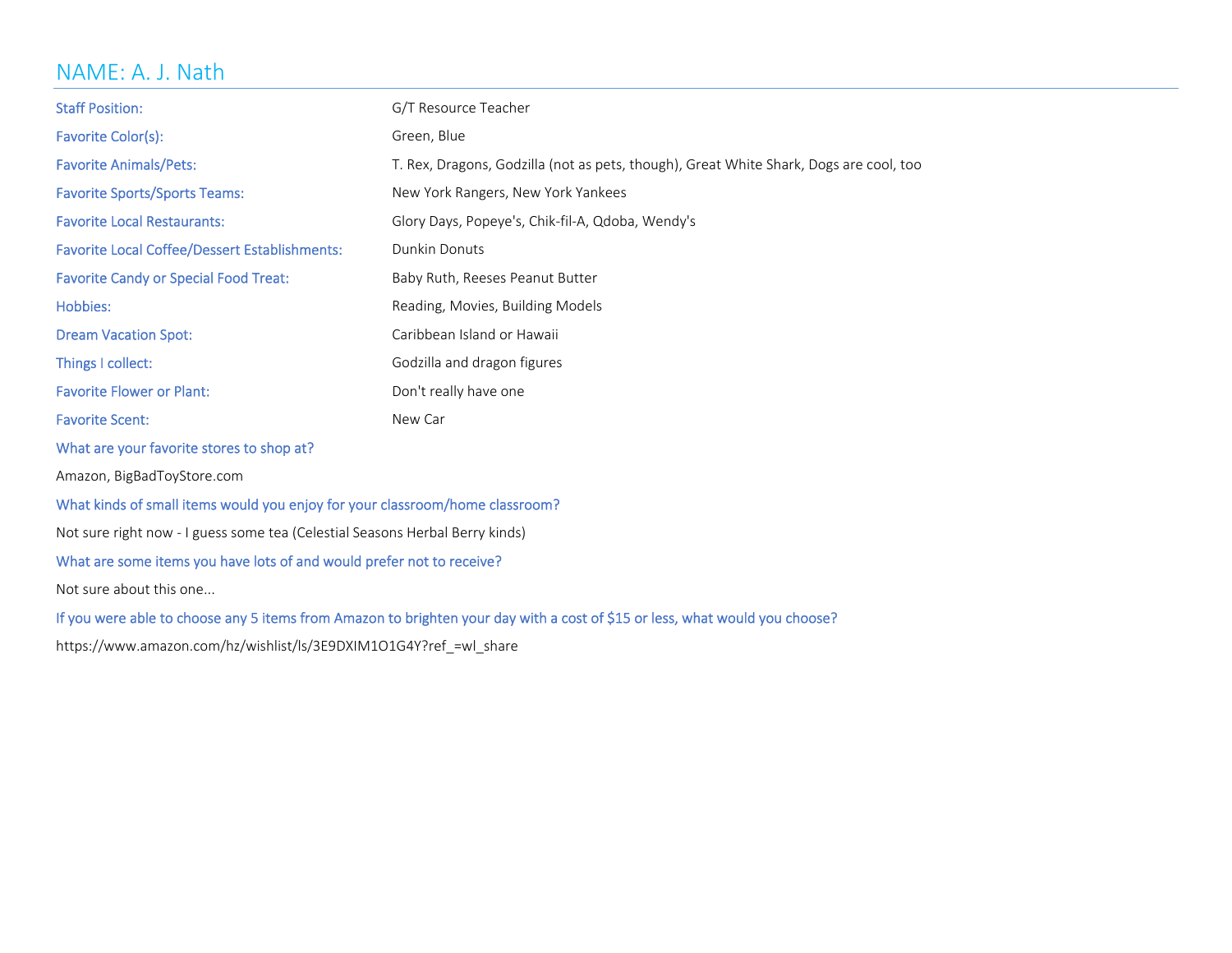# NAME: Jess Massey

| <b>Staff Position:</b>                                                                                                      | School Counselor                                                                               |  |
|-----------------------------------------------------------------------------------------------------------------------------|------------------------------------------------------------------------------------------------|--|
| Favorite Color(s):                                                                                                          | Blue                                                                                           |  |
| <b>Favorite Animals/Pets:</b>                                                                                               | Wolves, Foxes, or Dogs                                                                         |  |
| <b>Favorite Sports/Sports Teams:</b>                                                                                        | Dallas Cowboys                                                                                 |  |
| <b>Favorite Local Restaurants:</b>                                                                                          | Cheesecake Factory, Noodles & Company, Chik-fil-A, Five Guys, Vocelli's                        |  |
| <b>Favorite Local Coffee/Dessert Establishments:</b>                                                                        | Starbucks and any frozen yogurt or ice cream place                                             |  |
| <b>Favorite Candy or Special Food Treat:</b>                                                                                | Take 5 or Snickers                                                                             |  |
| Hobbies:                                                                                                                    | Painting, movies, music, hiking, concerts, spending time with my dog/friends/family, traveling |  |
| <b>Dream Vacation Spot:</b>                                                                                                 | Hawaii, Bahamas, or California                                                                 |  |
| Things I collect:                                                                                                           | Crystals, candles, gemstones                                                                   |  |
| <b>Favorite Flower or Plant:</b>                                                                                            | Roses or Orchids                                                                               |  |
| <b>Favorite Scent:</b>                                                                                                      | Vanilla/Brown Sugar                                                                            |  |
| What are your favorite stores to shop at?                                                                                   |                                                                                                |  |
| Ulta, Target, Kohl's, Victoria's Secret, Amazon, Etsy                                                                       |                                                                                                |  |
| What kinds of small items would you enjoy for your classroom/home classroom?                                                |                                                                                                |  |
| Small sand tray, cool lights/decorations, anything!                                                                         |                                                                                                |  |
| What are some items you have lots of and would prefer not to receive?                                                       |                                                                                                |  |
| N/A                                                                                                                         |                                                                                                |  |
| If you were able to choose any 5 items from Amazon to brighten your day with a cost of \$15 or less, what would you choose? |                                                                                                |  |

Gift cards, natural/good smelling bath or body stuff and lotions, comfort items, etc.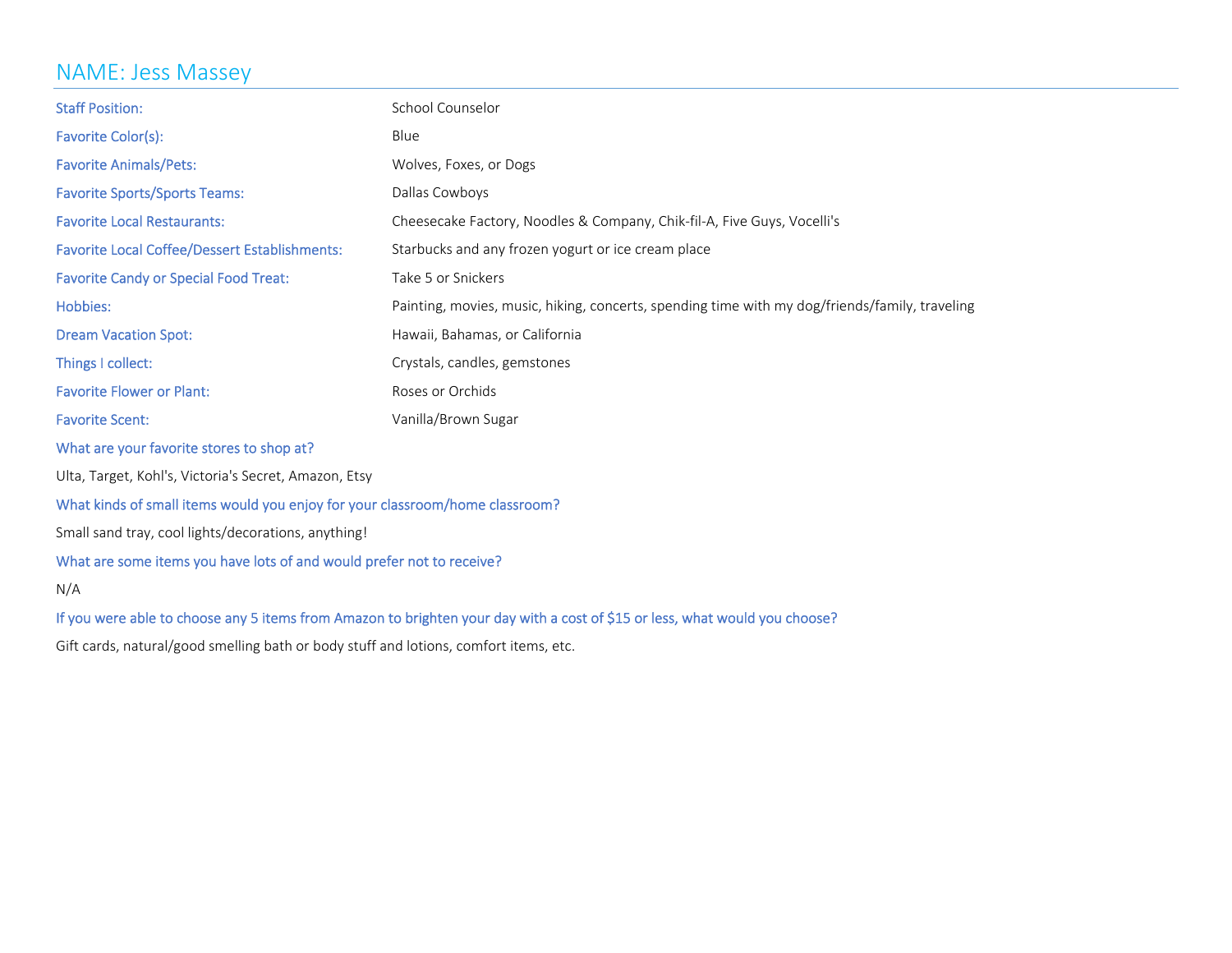# NAME: Kathy Patrick

| <b>Staff Position:</b>                                                       | Para-4th grade                                                                                                              |  |
|------------------------------------------------------------------------------|-----------------------------------------------------------------------------------------------------------------------------|--|
| Favorite Color(s):                                                           | blue/ soft gray                                                                                                             |  |
| <b>Favorite Animals/Pets:</b>                                                | dogs                                                                                                                        |  |
| <b>Favorite Sports/Sports Teams:</b>                                         | Washington                                                                                                                  |  |
| <b>Favorite Local Restaurants:</b>                                           | Beck's                                                                                                                      |  |
| <b>Favorite Local Coffee/Dessert Establishments:</b>                         | don't really have one                                                                                                       |  |
| <b>Favorite Candy or Special Food Treat:</b>                                 | chocolate malted balls or chocolate with nuts                                                                               |  |
| Hobbies:                                                                     | photography/ play around with my cricket                                                                                    |  |
| <b>Dream Vacation Spot:</b>                                                  | don't really have one                                                                                                       |  |
| Things I collect:                                                            | I'm not a collector of things                                                                                               |  |
| <b>Favorite Flower or Plant:</b>                                             | sun flower                                                                                                                  |  |
| <b>Favorite Scent:</b>                                                       | a cinnamon candle burning                                                                                                   |  |
| What are your favorite stores to shop at?                                    |                                                                                                                             |  |
| mostly do everything on Amazon                                               |                                                                                                                             |  |
| What kinds of small items would you enjoy for your classroom/home classroom? |                                                                                                                             |  |
| ?                                                                            |                                                                                                                             |  |
| What are some items you have lots of and would prefer not to receive?        |                                                                                                                             |  |
| sticky notes                                                                 |                                                                                                                             |  |
|                                                                              | If you were able to choose any 5 items from Amazon to brighten your day with a cost of \$15 or less, what would you choose? |  |

I really don't have a answer for this one.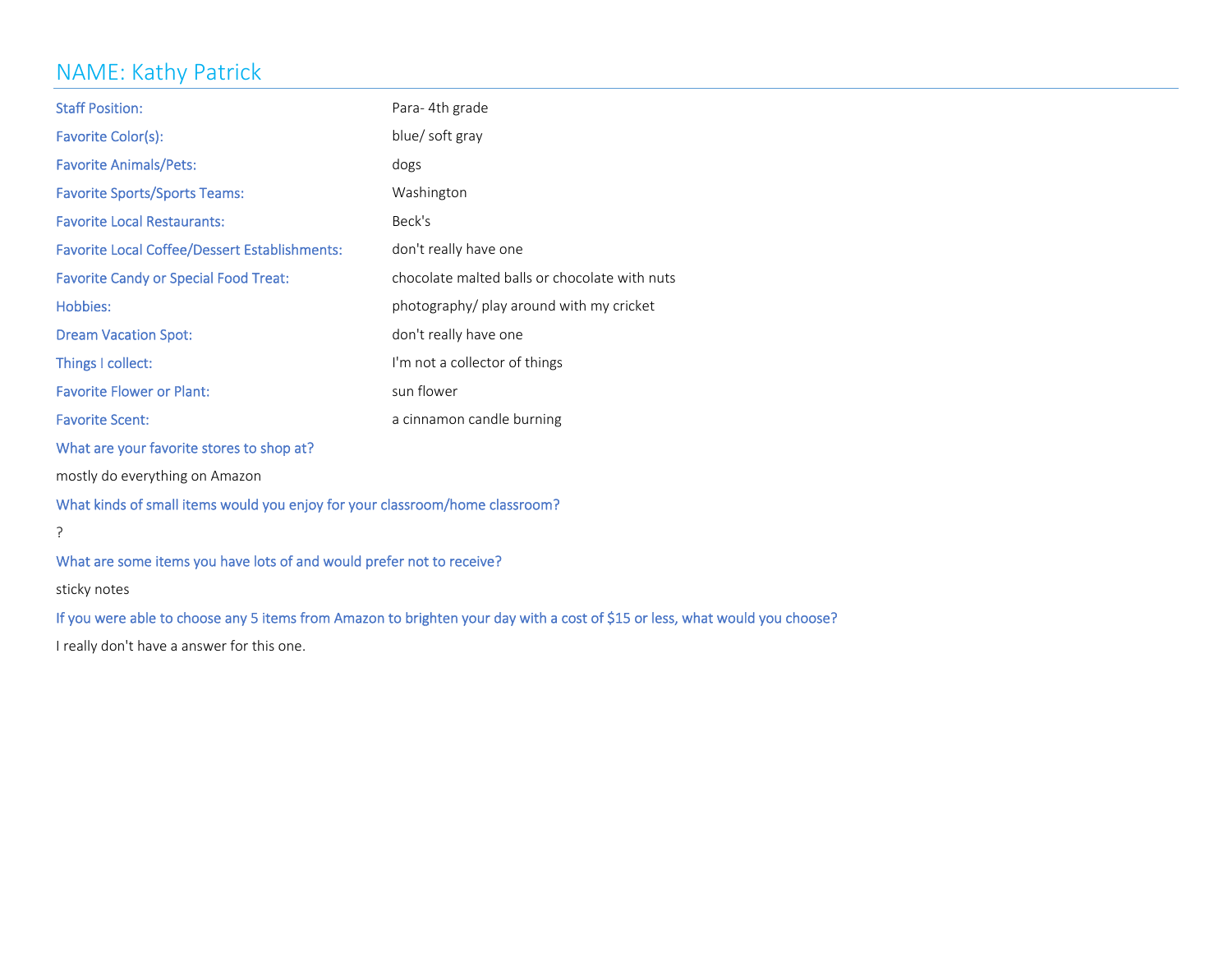### NAME: Rebecca Giro

| <b>Staff Position:</b>                                                                                                      | Art Teacher          |  |
|-----------------------------------------------------------------------------------------------------------------------------|----------------------|--|
| Favorite Color(s):                                                                                                          | Green and blue       |  |
| <b>Favorite Animals/Pets:</b>                                                                                               | Pug:                 |  |
| <b>Favorite Sports/Sports Teams:</b>                                                                                        | Ravens               |  |
| <b>Favorite Local Restaurants:</b>                                                                                          | Qdoba                |  |
| <b>Favorite Local Coffee/Dessert Establishments:</b>                                                                        | Dunkin and Starbucks |  |
| <b>Favorite Candy or Special Food Treat:</b>                                                                                | Reeses               |  |
| Hobbies:                                                                                                                    | Art!                 |  |
| <b>Dream Vacation Spot:</b>                                                                                                 | Any beach, any where |  |
| Things I collect:                                                                                                           | Mugs                 |  |
| <b>Favorite Flower or Plant:</b>                                                                                            | cactus               |  |
| <b>Favorite Scent:</b>                                                                                                      | Cinnamon             |  |
| What are your favorite stores to shop at?                                                                                   |                      |  |
| Amazon, Michaels                                                                                                            |                      |  |
| What kinds of small items would you enjoy for your classroom/home classroom?                                                |                      |  |
| Scented markers                                                                                                             |                      |  |
| What are some items you have lots of and would prefer not to receive?                                                       |                      |  |
| Pencils, erasers, dry erase                                                                                                 |                      |  |
| If you were able to choose any 5 items from Amazon to brighten your day with a cost of \$15 or less, what would you choose? |                      |  |
| https://www.amazon.com/gp/product/B07PFG7GNJ/ref=ox sc saved title 1?smid=A3DF7WSP6NOKLR&psc=1                              |                      |  |
| https://www.amazon.com/gp/product/B087RGHG31/ref=ox sc saved title 10?smid=A3I1NHP8LCAK3U&psc=1                             |                      |  |
| https://www.amazon.com/gp/product/B08736KSWB/ref=ox_sc_saved_title_4?smid=A3UVQYLLU7MX58&psc=1                              |                      |  |
| https://www.amazon.com/gp/product/B07NZX3S7C/ref=ox sc saved title 8?smid=A3MNFBW0Q8B38R&psc=1                              |                      |  |
| https://www.amazon.com/gp/product/B0052NA5KU/ref=ox_sc_saved_title_1?smid=A2XZ5D48HSMA76&psc=1                              |                      |  |
|                                                                                                                             |                      |  |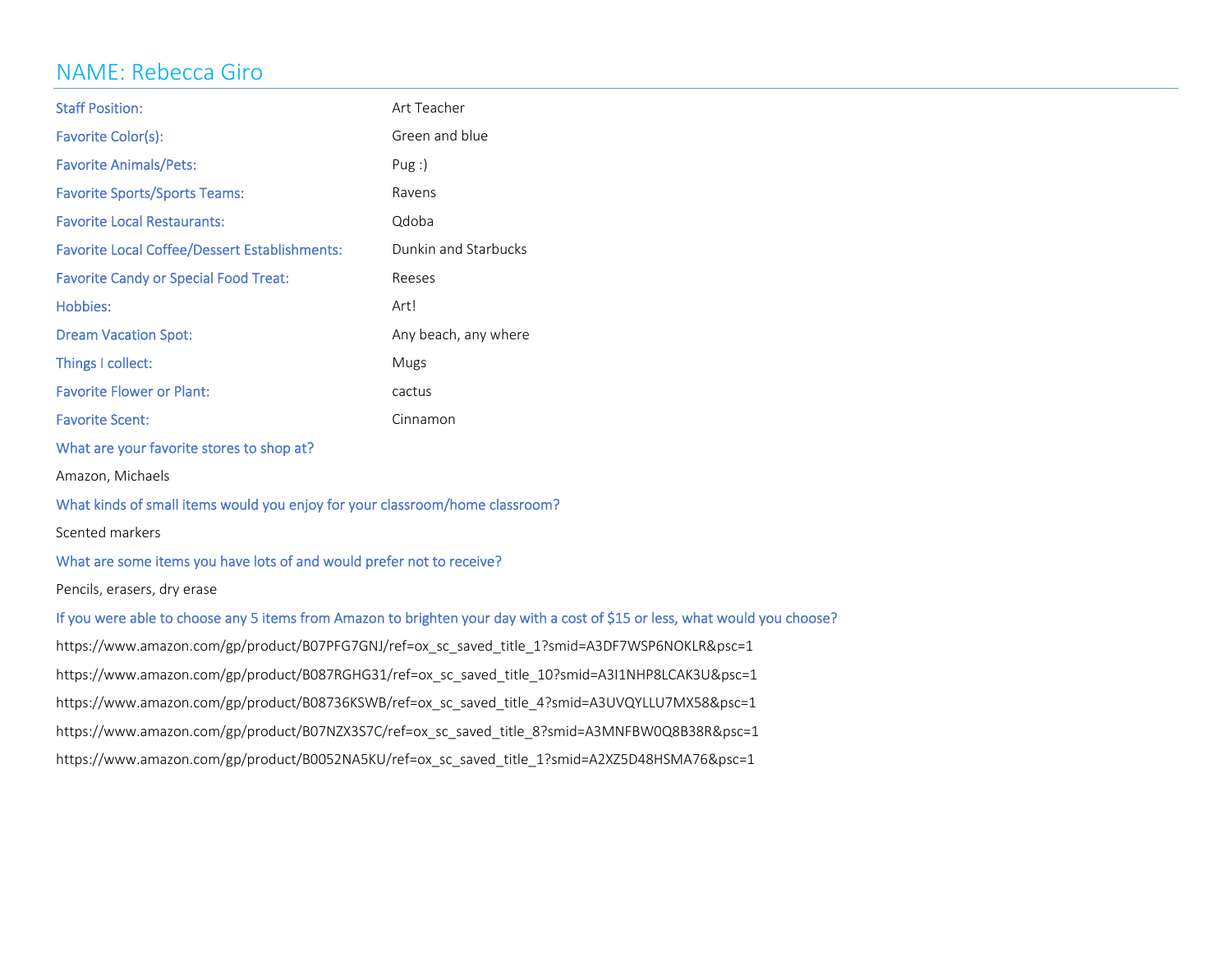### NAME: Lauren Martin

| <b>Staff Position:</b>                                                       | Teacher                  |
|------------------------------------------------------------------------------|--------------------------|
| Favorite Color(s):                                                           | Green                    |
| <b>Favorite Animals/Pets:</b>                                                | Cat                      |
| <b>Favorite Sports/Sports Teams:</b>                                         | Nationals                |
| <b>Favorite Local Restaurants:</b>                                           | Bolder                   |
| <b>Favorite Local Coffee/Dessert Establishments:</b>                         | Dunkin Donuts, Starbucks |
| <b>Favorite Candy or Special Food Treat:</b>                                 | Chocolate                |
| Hobbies:                                                                     | Hiking, fishing, reading |
| <b>Dream Vacation Spot:</b>                                                  | Beach                    |
| Things I collect:                                                            | n/a                      |
| <b>Favorite Flower or Plant:</b>                                             | All flowers              |
| <b>Favorite Scent:</b>                                                       | n/a                      |
| What are your favorite stores to shop at?                                    |                          |
| Target                                                                       |                          |
| What kinds of small items would you enjoy for your classroom/home classroom? |                          |
| sticky notes, pens                                                           |                          |
| What are some items you have lots of and would prefer not to receive?        |                          |
| n/a                                                                          |                          |
|                                                                              |                          |

If you were able to choose any <sup>5</sup> items from Amazon to brighten your day with <sup>a</sup> cost of \$15 or less, what would you choose?

Read aloud books, sticky notes, candle,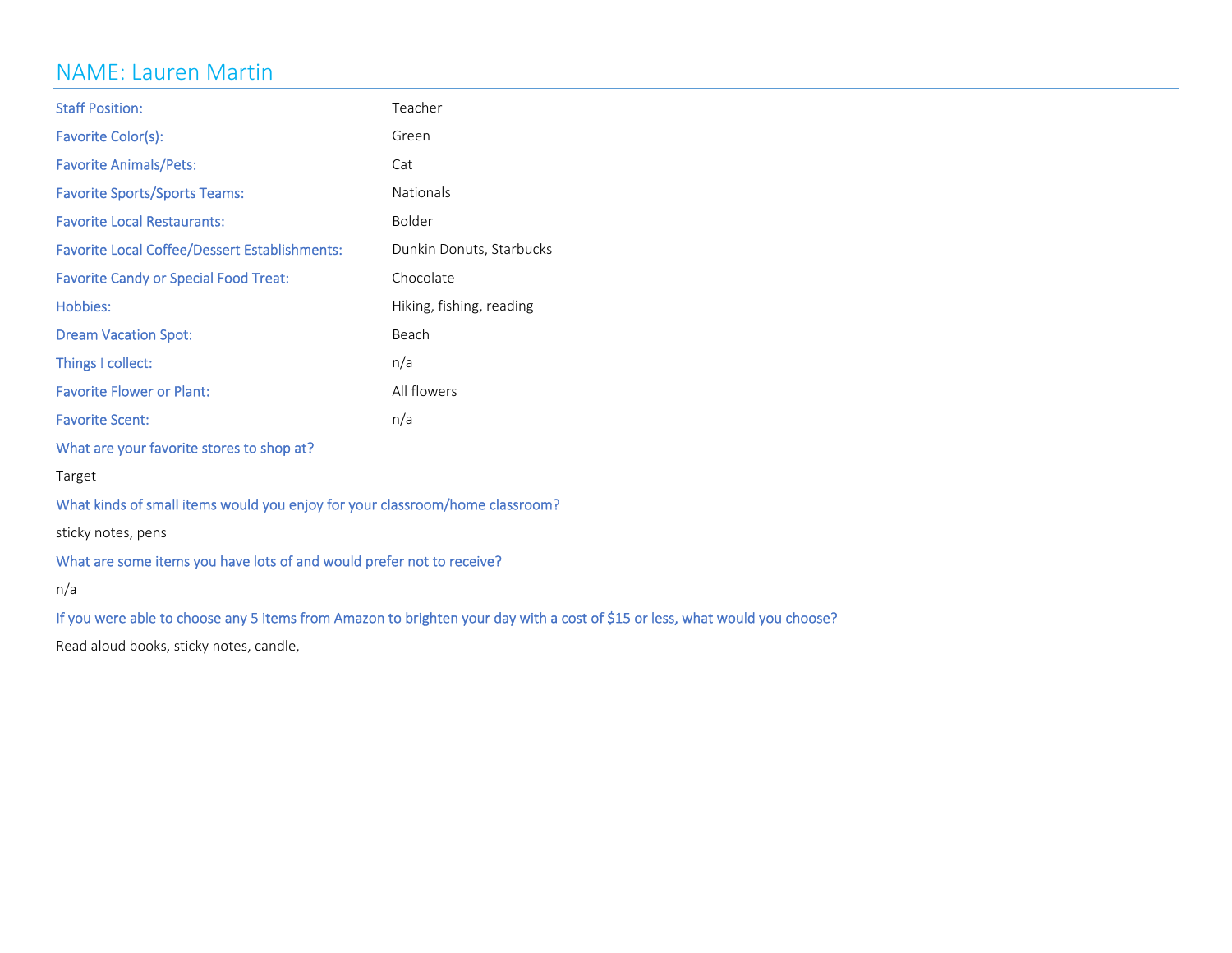# NAME: kim gjerde

| Favorite Color(s):<br>yellow, green, aqua, gray<br><b>Favorite Animals/Pets:</b><br>dogs<br><b>Favorite Sports/Sports Teams:</b><br>none<br><b>Favorite Local Restaurants:</b><br>mexican anything, crabs<br><b>Favorite Local Coffee/Dessert Establishments:</b><br>none<br>homemade cookies<br><b>Favorite Candy or Special Food Treat:</b><br>Hobbies:<br>hiking, walking, traveling, writing |  |  |
|--------------------------------------------------------------------------------------------------------------------------------------------------------------------------------------------------------------------------------------------------------------------------------------------------------------------------------------------------------------------------------------------------|--|--|
|                                                                                                                                                                                                                                                                                                                                                                                                  |  |  |
|                                                                                                                                                                                                                                                                                                                                                                                                  |  |  |
|                                                                                                                                                                                                                                                                                                                                                                                                  |  |  |
|                                                                                                                                                                                                                                                                                                                                                                                                  |  |  |
|                                                                                                                                                                                                                                                                                                                                                                                                  |  |  |
|                                                                                                                                                                                                                                                                                                                                                                                                  |  |  |
|                                                                                                                                                                                                                                                                                                                                                                                                  |  |  |
| anywhere different<br><b>Dream Vacation Spot:</b>                                                                                                                                                                                                                                                                                                                                                |  |  |
| Things I collect:<br>nothing                                                                                                                                                                                                                                                                                                                                                                     |  |  |
| I have no idea<br><b>Favorite Flower or Plant:</b>                                                                                                                                                                                                                                                                                                                                               |  |  |
| I have no idea<br><b>Favorite Scent:</b>                                                                                                                                                                                                                                                                                                                                                         |  |  |
| What are your favorite stores to shop at?                                                                                                                                                                                                                                                                                                                                                        |  |  |
| kohls, target, amazon, tj maxx                                                                                                                                                                                                                                                                                                                                                                   |  |  |
| What kinds of small items would you enjoy for your classroom/home classroom?                                                                                                                                                                                                                                                                                                                     |  |  |
| books (english and spanish), post it notes, good pensl                                                                                                                                                                                                                                                                                                                                           |  |  |
| What are some items you have lots of and would prefer not to receive?                                                                                                                                                                                                                                                                                                                            |  |  |
| candles                                                                                                                                                                                                                                                                                                                                                                                          |  |  |
| If you were able to choose any 5 items from Amazon to brighten your day with a cost of \$15 or less, what would you choose?                                                                                                                                                                                                                                                                      |  |  |
| I have no idea                                                                                                                                                                                                                                                                                                                                                                                   |  |  |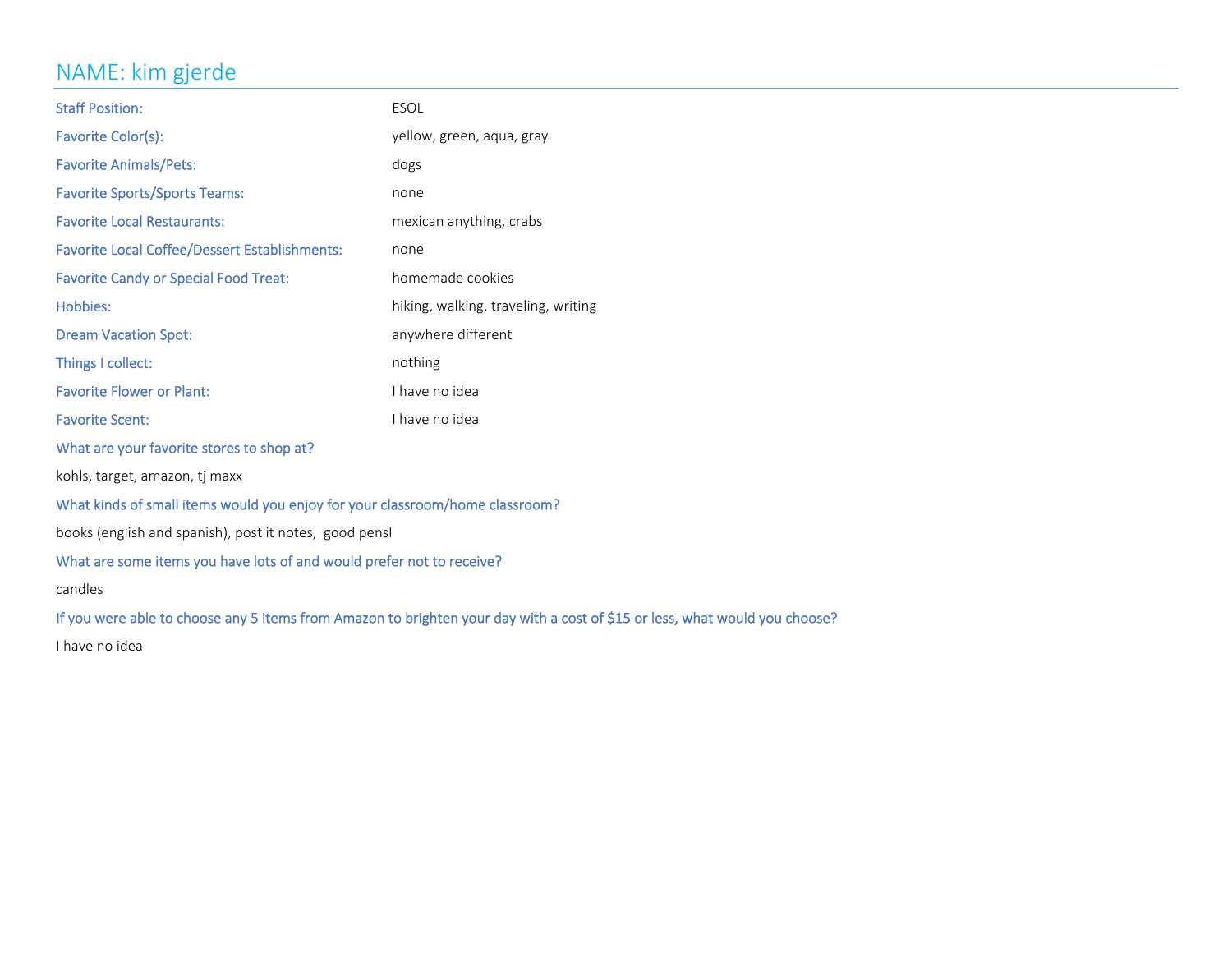### NAME: Mollie Thompson

| <b>Staff Position:</b>                               | 2nd grade teacher                                     |
|------------------------------------------------------|-------------------------------------------------------|
| Favorite Color(s):                                   | Blue and Green                                        |
| <b>Favorite Animals/Pets:</b>                        | Dogs and elephants                                    |
| <b>Favorite Sports/Sports Teams:</b>                 | Eagles                                                |
| <b>Favorite Local Restaurants:</b>                   | Jersey Mikes, Chipotle, J&P, Chickfila                |
| <b>Favorite Local Coffee/Dessert Establishments:</b> | DD                                                    |
| <b>Favorite Candy or Special Food Treat:</b>         | anything chocolate, Milky ways                        |
|                                                      |                                                       |
| Hobbies:                                             | Reading, Crafting or playing with my 3 year old, yoga |
| <b>Dream Vacation Spot:</b>                          | Disney World, Beach                                   |
| Things I collect:                                    | PEZ                                                   |
| <b>Favorite Flower or Plant:</b>                     | I like all flowers and plants.:)                      |

What are your favorite stores to shop at?

amazon, walmart

#### What kinds of small items would you enjoy for your classroom/home classroom?

for home I'm good. We can always use schools supplies in the building

### What are some items you have lots of and would prefer not to receive?

mugs.:)

#### If you were able to choose any <sup>5</sup> items from Amazon to brighten your day with <sup>a</sup> cost of \$15 or less, what would you choose?

Book about female scientist‐

https://www.amazon.com/Other‐Einstein‐Novel‐Marie‐

```
Benedict/dp/1492647586?ref =Oct s9_apbd_omg_hd_bw_bABYeXb&pf_rd_r=4XJ5G32K83KSJ1C8E9A3&pf_rd_p=01b280f5-7d52-5beb-b1fd-
29206c98d5a8&pf_rd_s=merchandised‐search‐10&pf_rd_t=BROWSE&pf_rd_i=9332127011
```
Warm fuzzy socks‐ Cozy fleece

Warm gloves

Water bottle‐

Tea‐ earl grey or sampler packs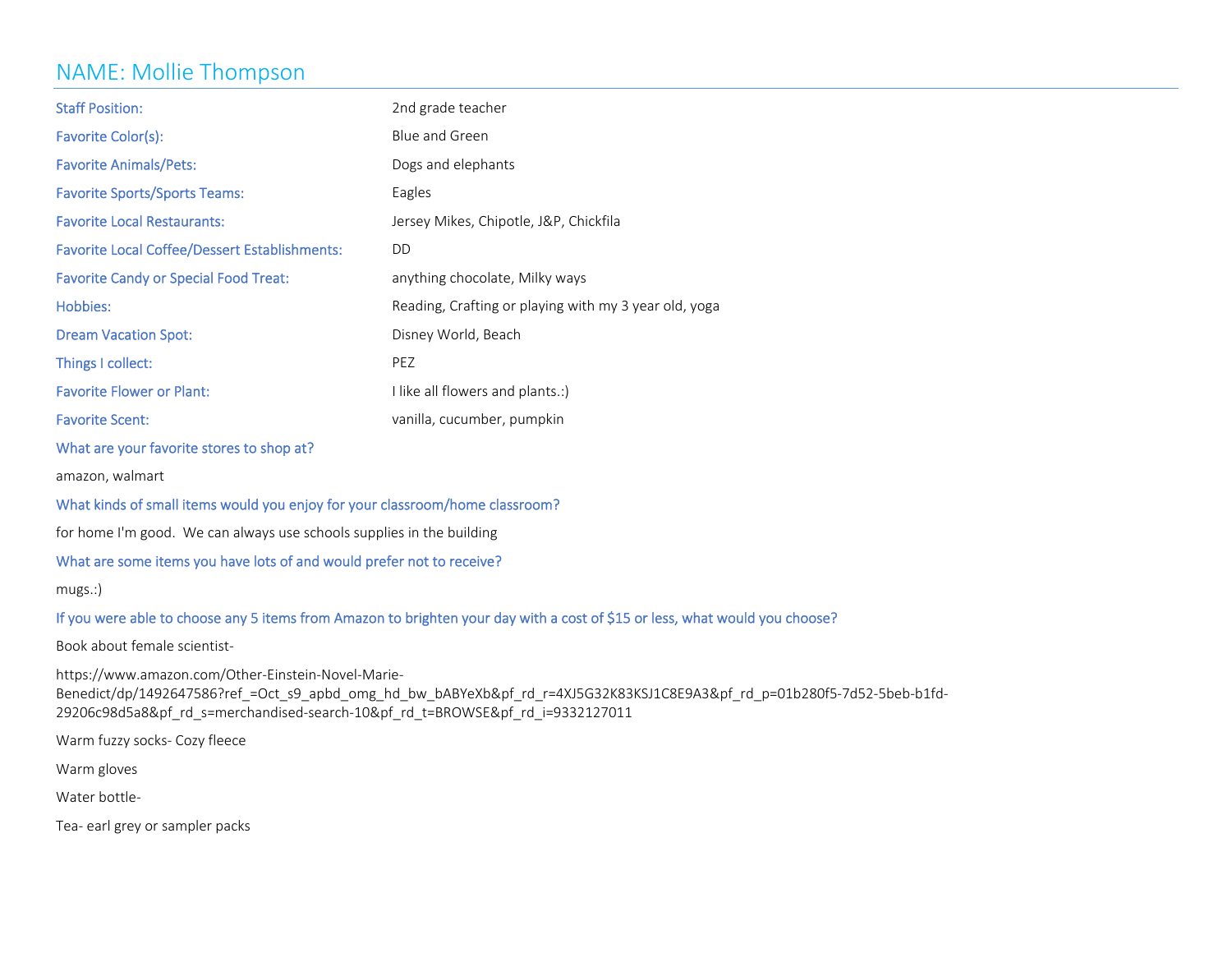### NAME: Stephanie Keenan

| <b>Staff Position:</b>                                                       | Kindergarten Teacher                                                         |  |
|------------------------------------------------------------------------------|------------------------------------------------------------------------------|--|
| Favorite Color(s):                                                           | Navy blue, red, black, gray                                                  |  |
| <b>Favorite Animals/Pets:</b>                                                | I have a pet Jack Russell terrier.                                           |  |
| <b>Favorite Sports/Sports Teams:</b>                                         | University of Alabama football                                               |  |
| <b>Favorite Local Restaurants:</b>                                           | Oscars Alehouse, County Cork, Beck's (all in Eldersburg), Panera             |  |
| <b>Favorite Local Coffee/Dessert Establishments:</b>                         | Starbucks, Dunkin Donuts                                                     |  |
| <b>Favorite Candy or Special Food Treat:</b>                                 | Any brand milk chocolate, Chocolate Covered Pretzels, Any Girl Scout Cookies |  |
| Hobbies:                                                                     | Exercise, yoga, hiking, gardening, baking, reading (kindle)                  |  |
| <b>Dream Vacation Spot:</b>                                                  | Anywhere with a beach                                                        |  |
| Things I collect:                                                            | I am trying not to collect things. I need to de-clutter ;)                   |  |
| <b>Favorite Flower or Plant:</b>                                             | I love all flowers and plants.                                               |  |
| <b>Favorite Scent:</b>                                                       | vanilla, cinnamon, cloves, eucalyptus, lemon, orange                         |  |
| What are your favorite stores to shop at?                                    |                                                                              |  |
| Amazon, Kohls, Walmart, Be Blends Collective on Main Street in Sykesville    |                                                                              |  |
| What kinds of small items would you enjoy for your classroom/home classroom? |                                                                              |  |
| I am fine                                                                    |                                                                              |  |
| What are some items you have lots of and would prefer not to receive?        |                                                                              |  |

n/a

If you were able to choose any <sup>5</sup> items from Amazon to brighten your day with <sup>a</sup> cost of \$15 or less, what would you choose?

fleece‐lined socks, throw blankets, blanket scarves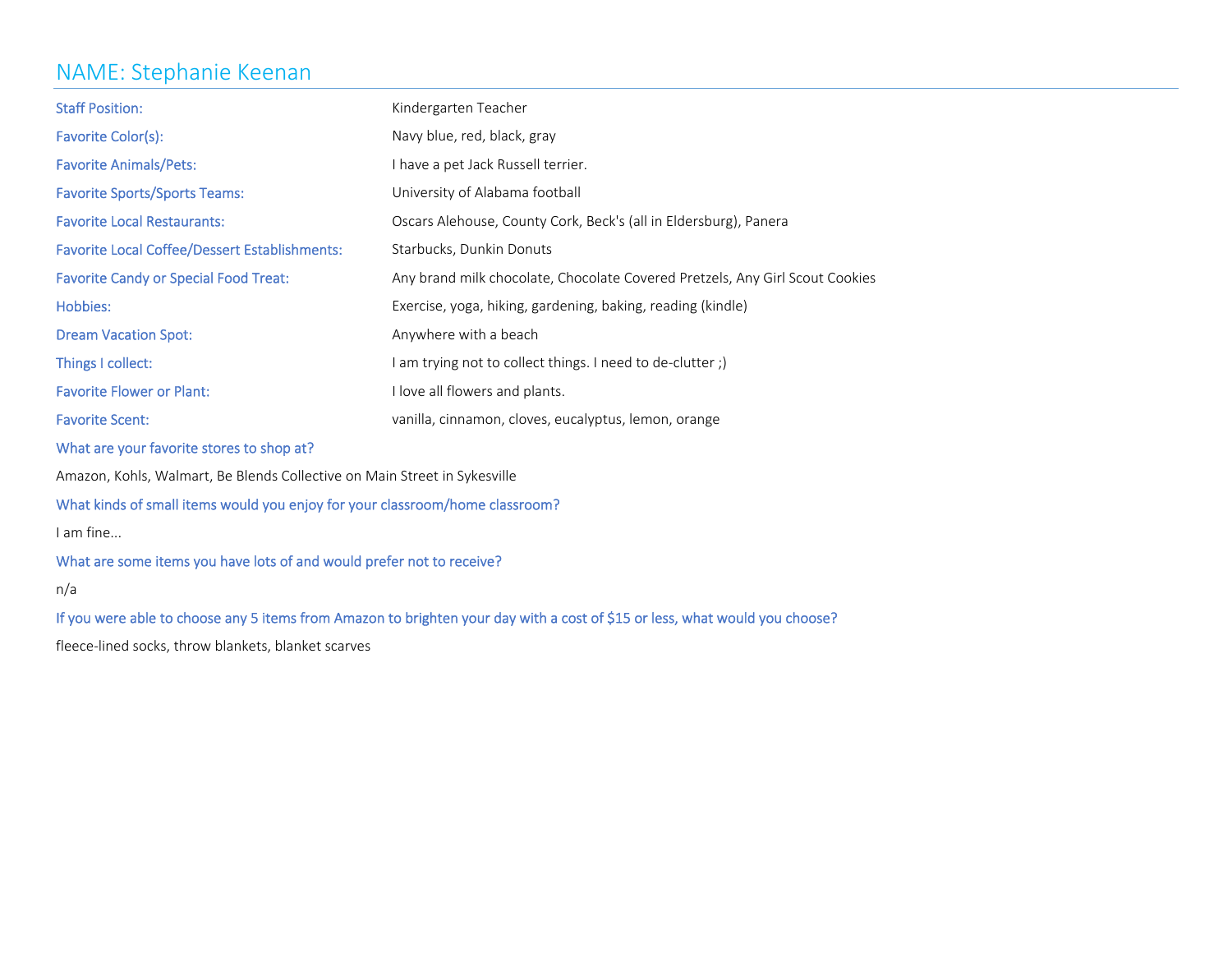# NAME: Dan Carter

| <b>Staff Position:</b>                                                                                                      | Band/Orchestra                   |  |
|-----------------------------------------------------------------------------------------------------------------------------|----------------------------------|--|
| Favorite Color(s):                                                                                                          | Blue                             |  |
| <b>Favorite Animals/Pets:</b>                                                                                               | Chocolate Lab                    |  |
| <b>Favorite Sports/Sports Teams:</b>                                                                                        | Ravens / Orioles                 |  |
| <b>Favorite Local Restaurants:</b>                                                                                          | E.W. Becks / Panera / Chic-fil-A |  |
| <b>Favorite Local Coffee/Dessert Establishments:</b>                                                                        | Starbucks                        |  |
| <b>Favorite Candy or Special Food Treat:</b>                                                                                | Reeses Pieces / Snickers         |  |
| Hobbies:                                                                                                                    | Hiking                           |  |
| <b>Dream Vacation Spot:</b>                                                                                                 | Beach                            |  |
| Things I collect:                                                                                                           | Instruments                      |  |
| <b>Favorite Flower or Plant:</b>                                                                                            | black eyed susan                 |  |
| <b>Favorite Scent:</b><br>Cinamon                                                                                           |                                  |  |
| What are your favorite stores to shop at?                                                                                   |                                  |  |
| Amazon / Khols / Home Depot / Walmart                                                                                       |                                  |  |
| What kinds of small items would you enjoy for your classroom/home classroom?                                                |                                  |  |
| Dry erase markers                                                                                                           |                                  |  |
| What are some items you have lots of and would prefer not to receive?                                                       |                                  |  |
| nothing                                                                                                                     |                                  |  |
| If you were able to choose any 5 items from Amazon to brighten your day with a cost of \$15 or less, what would you choose? |                                  |  |
| fun socks                                                                                                                   |                                  |  |
|                                                                                                                             |                                  |  |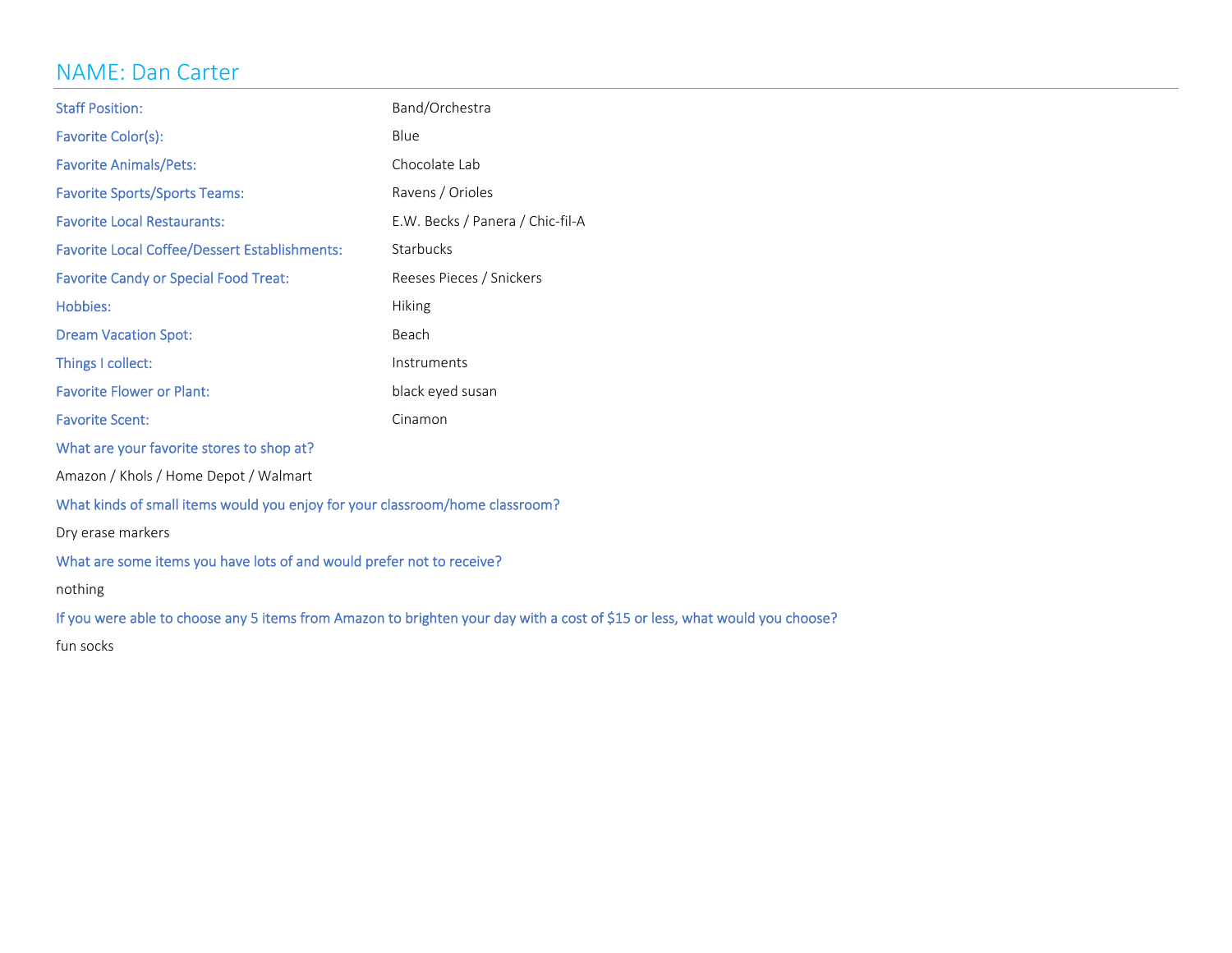### NAME: Heather Swanek

| <b>Staff Position:</b>                                                       | 5th grade teaccher                                                                                                                                            |
|------------------------------------------------------------------------------|---------------------------------------------------------------------------------------------------------------------------------------------------------------|
| Pink or Teal<br>Favorite Color(s):                                           |                                                                                                                                                               |
| <b>Favorite Animals/Pets:</b>                                                | I have a cat                                                                                                                                                  |
| <b>Favorite Sports/Sports Teams:</b>                                         | University of Maryland Basketball                                                                                                                             |
| <b>Favorite Local Restaurants:</b>                                           | Chick Fil-A and Chili's                                                                                                                                       |
| <b>Favorite Local Coffee/Dessert Establishments:</b>                         | Dunkin and Starbucks                                                                                                                                          |
| <b>Favorite Candy or Special Food Treat:</b>                                 | Ghiradelli dark chocolate with sea salt caramel and all homemade cookies and sweets                                                                           |
| Hobbies:                                                                     | Crafting with my 2 year old, reading                                                                                                                          |
| <b>Dream Vacation Spot:</b>                                                  | Any Beach or our Cabin in West Virginia                                                                                                                       |
| Things I collect:                                                            | Don't have any collections                                                                                                                                    |
| <b>Favorite Flower or Plant:</b>                                             | Zinnias                                                                                                                                                       |
| <b>Favorite Scent:</b>                                                       | Don't really have one, but I don't like perfume/floral like smells                                                                                            |
| What are your favorite stores to shop at?                                    |                                                                                                                                                               |
| Amazon, Kohl's, Target, Walmart                                              |                                                                                                                                                               |
| What kinds of small items would you enjoy for your classroom/home classroom? |                                                                                                                                                               |
| 4x6 lined post-its, sharpies (fine point and regular black)                  |                                                                                                                                                               |
| What are some items you have lots of and would prefer not to receive?        |                                                                                                                                                               |
|                                                                              | Regular ceramic mugs (I love any insulated, nicer mugs and tumblers and wine glasses, but I don't need any open ceramic mugs)                                 |
|                                                                              | If you were able to choose any 5 items from Amazon to brighten your day with a cost of \$15 or less, what would you choose?                                   |
|                                                                              | 4x6 post-its : https://www.amazon.com/dp/B082VSB7L5/?coliid=I2C8QP3U83G12H&colid=3KH7JB92PHT5Y&psc=1&ref_=lv_ov_lig_dp_it                                     |
| Dr. Teal's Bath Salts and Foaming Bath                                       |                                                                                                                                                               |
|                                                                              | https://www.amazon.com/Dr-Teals-Melatonin-Solution-Foaming/dp/B08HB8GMX6/ref=sr_1_17?dchild=1&keywords=dr+teal%27s+bath&qid=1607102039&sr=8-17                |
| Popcorners kettlecorn or any other kettlecorn:                               |                                                                                                                                                               |
|                                                                              | https://www.amazon.com/Popcorners-Kettle-Carnival-Crunchy-Gluten-Free/dp/B07W869C98/ref=sr_1_3?dchild=1&keywords=popcorners+kettle+corn&qid=1607102151&sr=8-3 |
| RBG shirt- (women's large or men's medium)                                   |                                                                                                                                                               |
|                                                                              | https://www.amazon.com/Speak-Shakes-Quotes-Feminist-T-Shirt/dp/B08JPJHYZX/ref=sr 1 12?dchild=1&keywords=ruth+bader+ginsburg+shirt&qid=1607102302&sr=8-12      |
|                                                                              |                                                                                                                                                               |

Wine tumbler

https://www.amazon.com/Simple‐Modern‐Spirit‐Tumbler‐Glasses/dp/B07KY4YC2P/ref=sr\_1\_6?dchild=1&keywords=wine%2Btumbler&qid=1607102357&sr=8‐6&th=1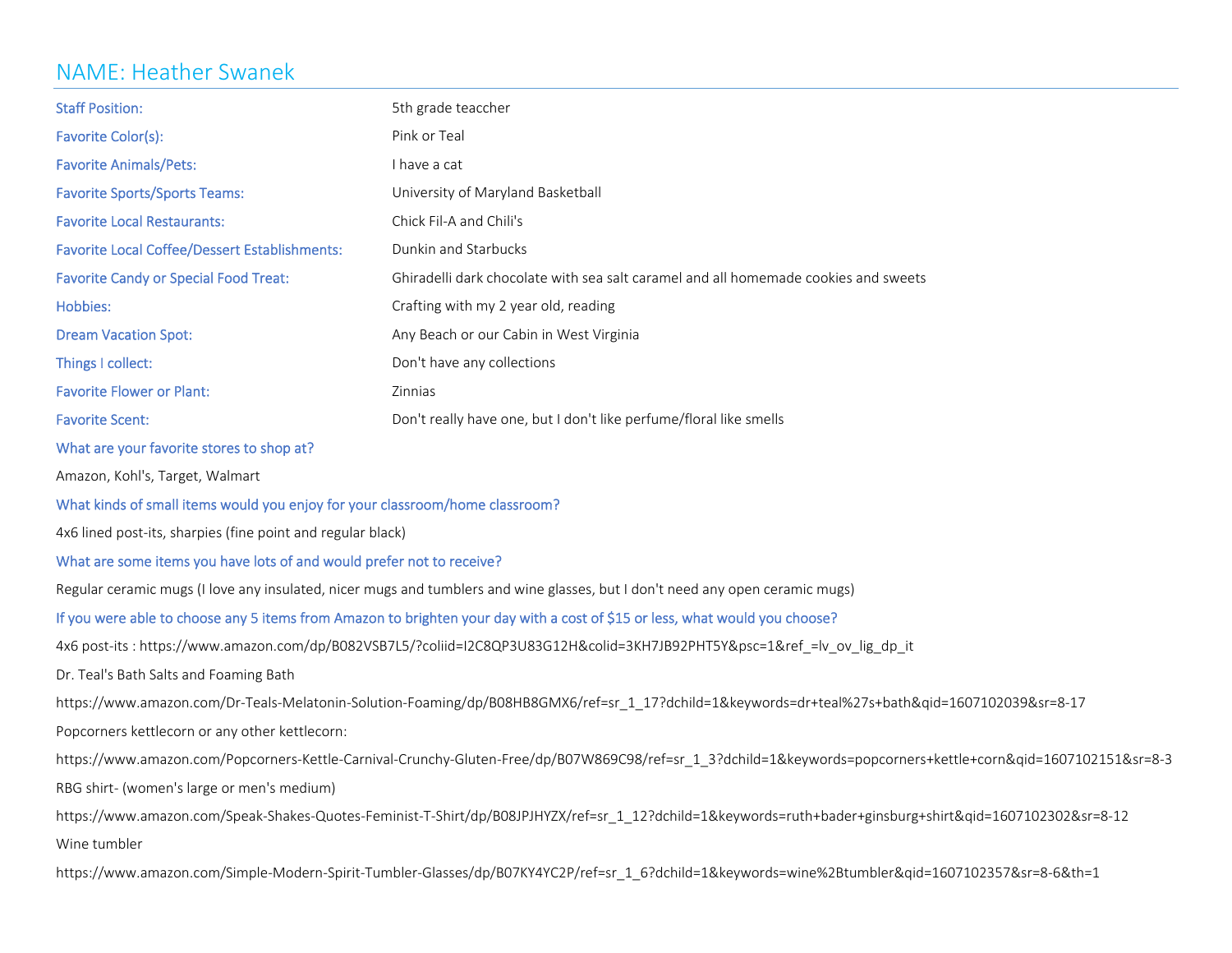### NAME: helen Percy

| <b>Staff Position:</b>                               | Speech-Language Pathologist        |
|------------------------------------------------------|------------------------------------|
| Favorite Color(s):                                   | blue or green                      |
| <b>Favorite Animals/Pets:</b>                        | No pets - all animals - wild birds |
| <b>Favorite Sports/Sports Teams:</b>                 | N/A                                |
| <b>Favorite Local Restaurants:</b>                   | I don't live in the area           |
| <b>Favorite Local Coffee/Dessert Establishments:</b> | Starbucks/DD                       |
| <b>Favorite Candy or Special Food Treat:</b>         | Chocolate (No Coconut)             |
| Hobbies:                                             | Reading, bird-watching, singing    |
| <b>Dream Vacation Spot:</b>                          | Ireland, Greece, Cayman Islands    |
| Things I collect:                                    | Scarves                            |
| <b>Favorite Flower or Plant:</b>                     | I love all flowers                 |
| <b>Favorite Scent:</b>                               | ?? lavender?? ?Gardenia?           |
| What are your favorite stores to shop at?            |                                    |
| Target, Khols, LL Bean, Giant, Weis                  |                                    |

What kinds of small items would you enjoy for your classroom/home classroom?

Pencils, fun spinning or wind‐up toys

What are some items you have lots of and would prefer not to receive?

Candles

If you were able to choose any <sup>5</sup> items from Amazon to brighten your day with <sup>a</sup> cost of \$15 or less, what would you choose?

have no idea, sorry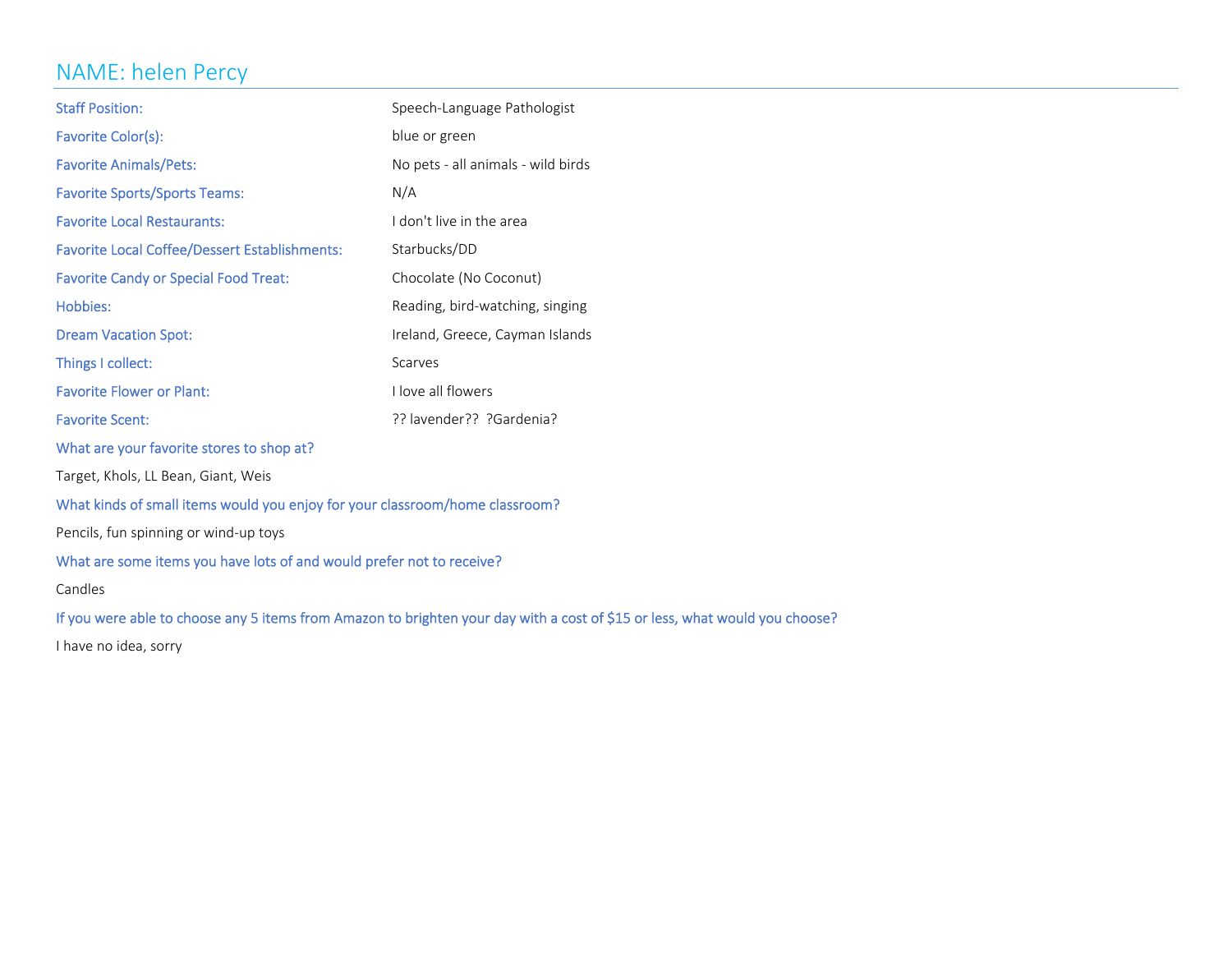### NAME: Kara Rice

| <b>Staff Position:</b>                               | <b>SLP</b>                                        |
|------------------------------------------------------|---------------------------------------------------|
| Favorite Color(s):                                   | turquoise and pink                                |
| <b>Favorite Animals/Pets:</b>                        | I have 3 doodles-- so DOGS!!!                     |
| <b>Favorite Sports/Sports Teams:</b>                 | Philadelphia teams!!!                             |
| <b>Favorite Local Restaurants:</b>                   | My family loves Red Robin, Dunkin, and Starbucks! |
| <b>Favorite Local Coffee/Dessert Establishments:</b> | Starbucks                                         |
| <b>Favorite Candy or Special Food Treat:</b>         | Chocolate!!!!                                     |
| Hobbies:                                             | I love to run, bike or go on hikes with my dogs.  |
| <b>Dream Vacation Spot:</b>                          | Hawaii                                            |
| Things I collect:                                    | nothing                                           |
| <b>Favorite Flower or Plant:</b>                     | daisy                                             |
| <b>Favorite Scent:</b>                               | anything vanilla or coffee                        |
| What are your favorite stores to shop at?            |                                                   |

TJ Maxx, Target, Home Depot!

#### What kinds of small items would you enjoy for your classroom/home classroom?

I love using mini-erasers in my therapy sessions!

#### What are some items you have lots of and would prefer not to receive?

nothing that I can think of

#### If you were able to choose any <sup>5</sup> items from Amazon to brighten your day with <sup>a</sup> cost of \$15 or less, what would you choose?

https://www.amazon.com/Compatible‐AirPods‐Silicone‐Protective‐Airpod/dp/B07S79J86G/ref=pd\_ybh\_a\_73?\_encoding=UTF8&psc=1&refRID=RBCCMPW89Y2YPK66NHT9

https://www.amazon.com/IMUSA‐I522‐28‐Cuban‐Wood‐Stick/dp/B0018E6OKC/ref=pd\_ybh\_a\_2?\_encoding=UTF8&psc=1&refRID=HF58G0A80QYST0J3WVTC

https://www.amazon.com/Didnt‐See‐That‐Coming‐

Together/dp/0063010526/ref=redir\_mobile\_desktop?ie=UTF8&aaxitk=aonlB1cChxz3Bf7vzWGTog&hsa\_cr\_id=2040797040001&pd\_rd\_r=fceb37c2-6e0c-49c0-896d-0edc2dbd61e3&pd\_rd\_w=MYInj&pd\_rd\_wg=CRwFz&ref\_=sbx\_be\_s\_sparkle\_td\_asin\_2\_img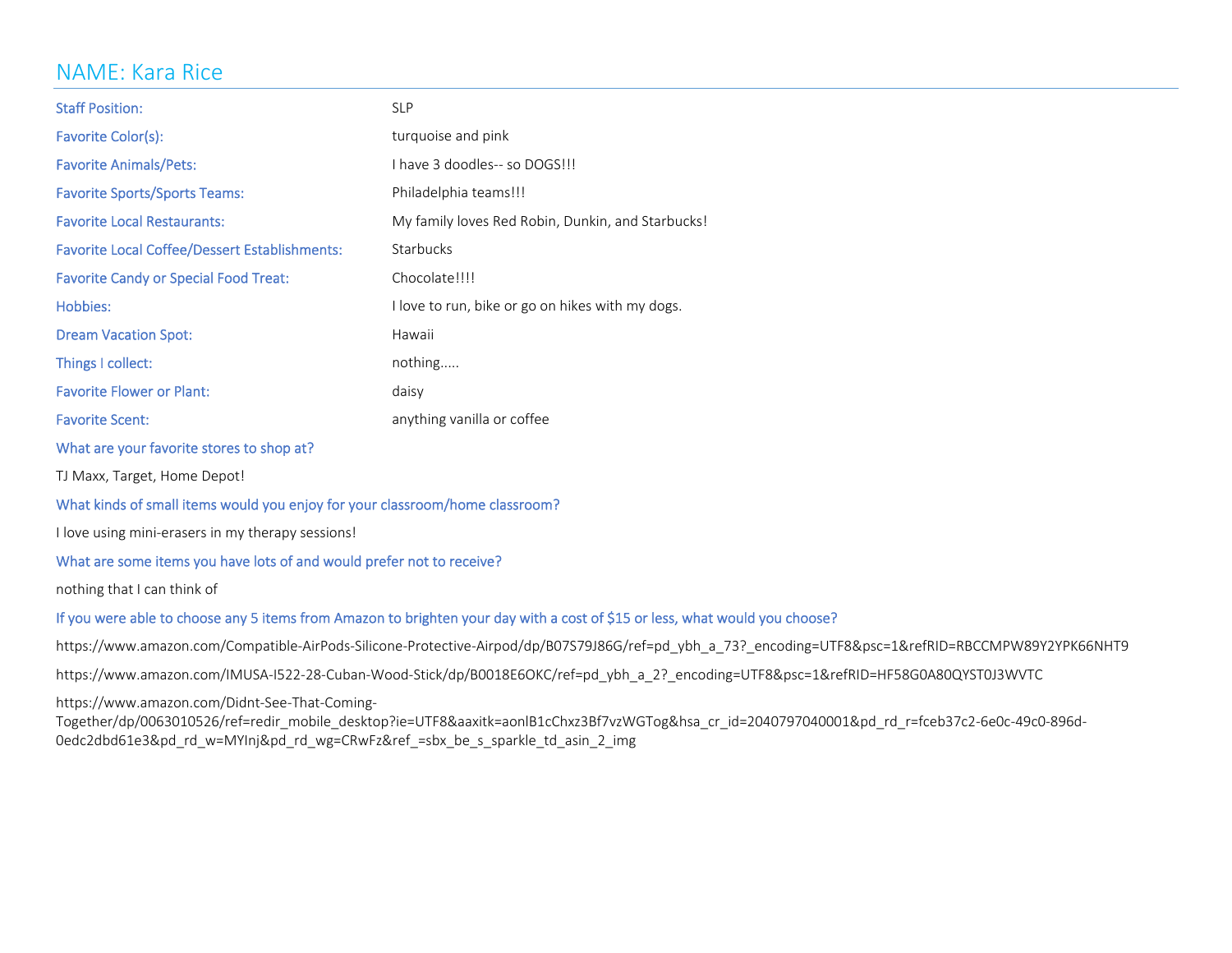### NAME: Debra Anoff

| <b>Staff Position:</b>                                                       | Principal                                                                 |  |
|------------------------------------------------------------------------------|---------------------------------------------------------------------------|--|
| Favorite Color(s):                                                           | Purple                                                                    |  |
| <b>Favorite Animals/Pets:</b>                                                | Puppies                                                                   |  |
| <b>Favorite Sports/Sports Teams:</b>                                         | Baltimore Ravens & Washington                                             |  |
| <b>Favorite Local Restaurants:</b>                                           | Panera Bread, Harvest Chicken, Subway,                                    |  |
| <b>Favorite Local Coffee/Dessert Establishments:</b>                         | Starbucks, Dunkin Donuts,                                                 |  |
| <b>Favorite Candy or Special Food Treat:</b>                                 | I love sweet things and I love salty things!!!                            |  |
| Hobbies:                                                                     | Tennis, Reading, Spa Days                                                 |  |
| <b>Dream Vacation Spot:</b>                                                  | Aruba                                                                     |  |
| Things I collect:                                                            | Yankee Candels, Warm & Fuzzy SOFT socks, Warm & Fuzzy SOFT throw blankets |  |
| <b>Favorite Flower or Plant:</b>                                             | All flowers cheer me up!                                                  |  |
| <b>Favorite Scent:</b>                                                       | Lavender                                                                  |  |
| What are your favorite stores to shop at?                                    |                                                                           |  |
| Amazon, Target, Office Depot, BJ's, Sam's Club                               |                                                                           |  |
| What kinds of small items would you enjoy for your classroom/home classroom? |                                                                           |  |
| I love bright colorful office supplies!                                      |                                                                           |  |
| What are some items you have lots of and would prefer not to receive?        |                                                                           |  |
| N/A                                                                          |                                                                           |  |

### If you were able to choose any <sup>5</sup> items from Amazon to brighten your day with <sup>a</sup> cost of \$15 or less, what would you choose?

- \* Women's Warm Fleece Winter ‐ Women's Hat and Glove Set <sup>+</sup> Hats Gloves Scarves for Women (Color: Purploe)
- \* mysuntown Winter Hat Beanie Scarf Gloves 3 Pieces Womens Hat and Glove Set Soft Thick Knit Skull Cap for Men Women (color: Pink)
- \* DTBG Knitted Beanie Gloves & Scarf Winter Set Warm Thick Fashion Hat Mittens 3 in 1 Cold Weather for Women (Color: Grey‐m)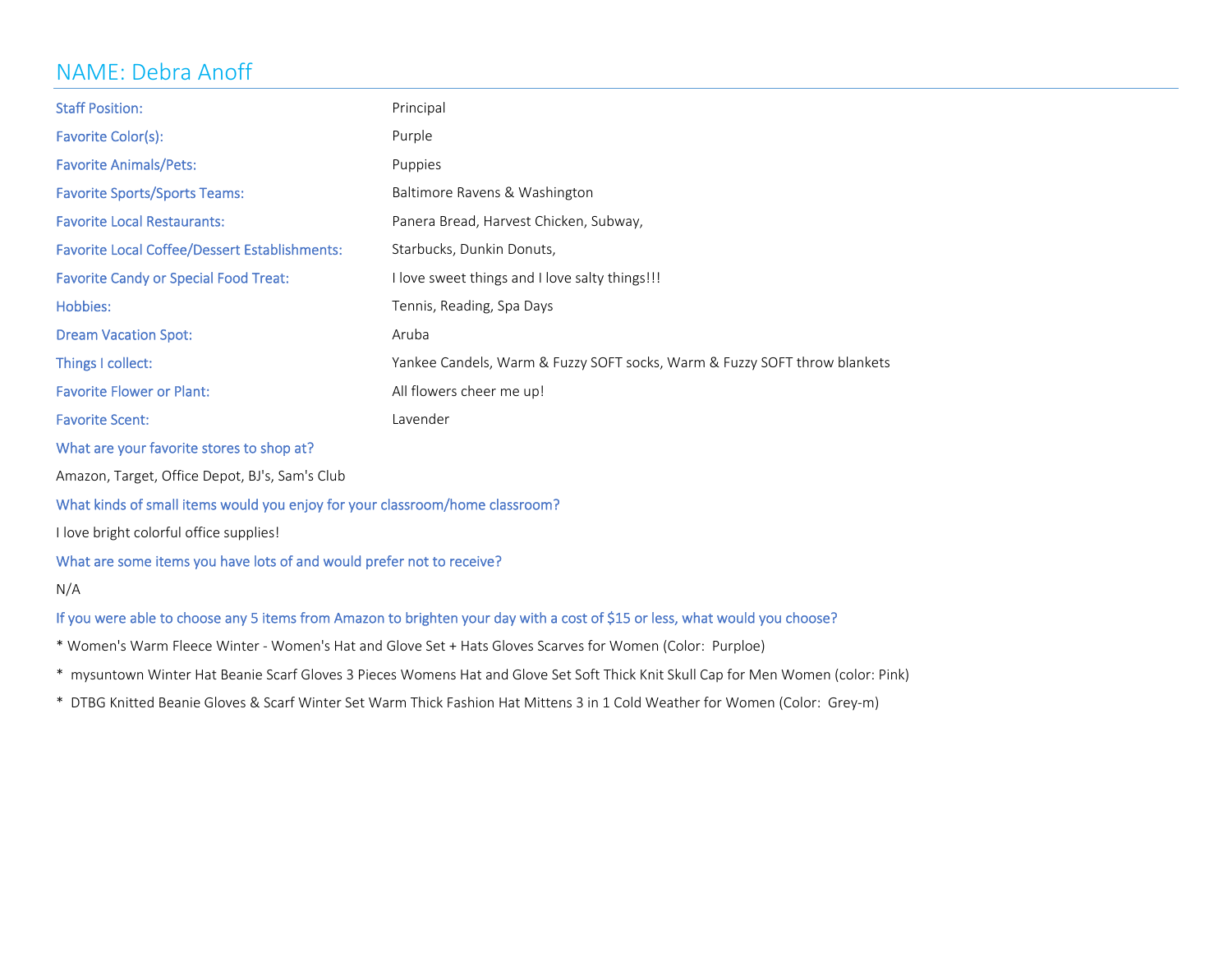# NAME: Kristy Trueblood

| <b>Staff Position:</b>                                                       | <b>General Music Teacher</b>                                       |  |
|------------------------------------------------------------------------------|--------------------------------------------------------------------|--|
| Favorite Color(s):                                                           | Turquoise, royal blue                                              |  |
| <b>Favorite Animals/Pets:</b>                                                | dogs                                                               |  |
| <b>Favorite Sports/Sports Teams:</b>                                         | Green Bay Packers, Washington Capitals                             |  |
| <b>Favorite Local Restaurants:</b>                                           | Panera, Bolder                                                     |  |
| <b>Favorite Local Coffee/Dessert Establishments:</b>                         | Starbucks                                                          |  |
| <b>Favorite Candy or Special Food Treat:</b>                                 | Dark chocolate                                                     |  |
| Hobbies:                                                                     | Running/working out, reading, cooking, crafting and painting       |  |
| <b>Dream Vacation Spot:</b>                                                  | ANYWHERE right now! I'd go out to eat for a vacation Ha ha! Greece |  |
| Things I collect:                                                            | I dont' really have any                                            |  |
| <b>Favorite Flower or Plant:</b>                                             | Lillies                                                            |  |
| <b>Favorite Scent:</b>                                                       | coconut, lavender                                                  |  |
| What are your favorite stores to shop at?                                    |                                                                    |  |
| Banana Republic, Charming Charlie                                            |                                                                    |  |
| What kinds of small items would you enjoy for your classroom/home classroom? |                                                                    |  |
| I love music story books for the kids                                        |                                                                    |  |
| What are some items you have lots of and would prefer not to receive?        |                                                                    |  |
| mugs                                                                         |                                                                    |  |

If you were able to choose any <sup>5</sup> items from Amazon to brighten your day with <sup>a</sup> cost of \$15 or less, what would you choose?

I love scarves, bath bombs and costume jewelry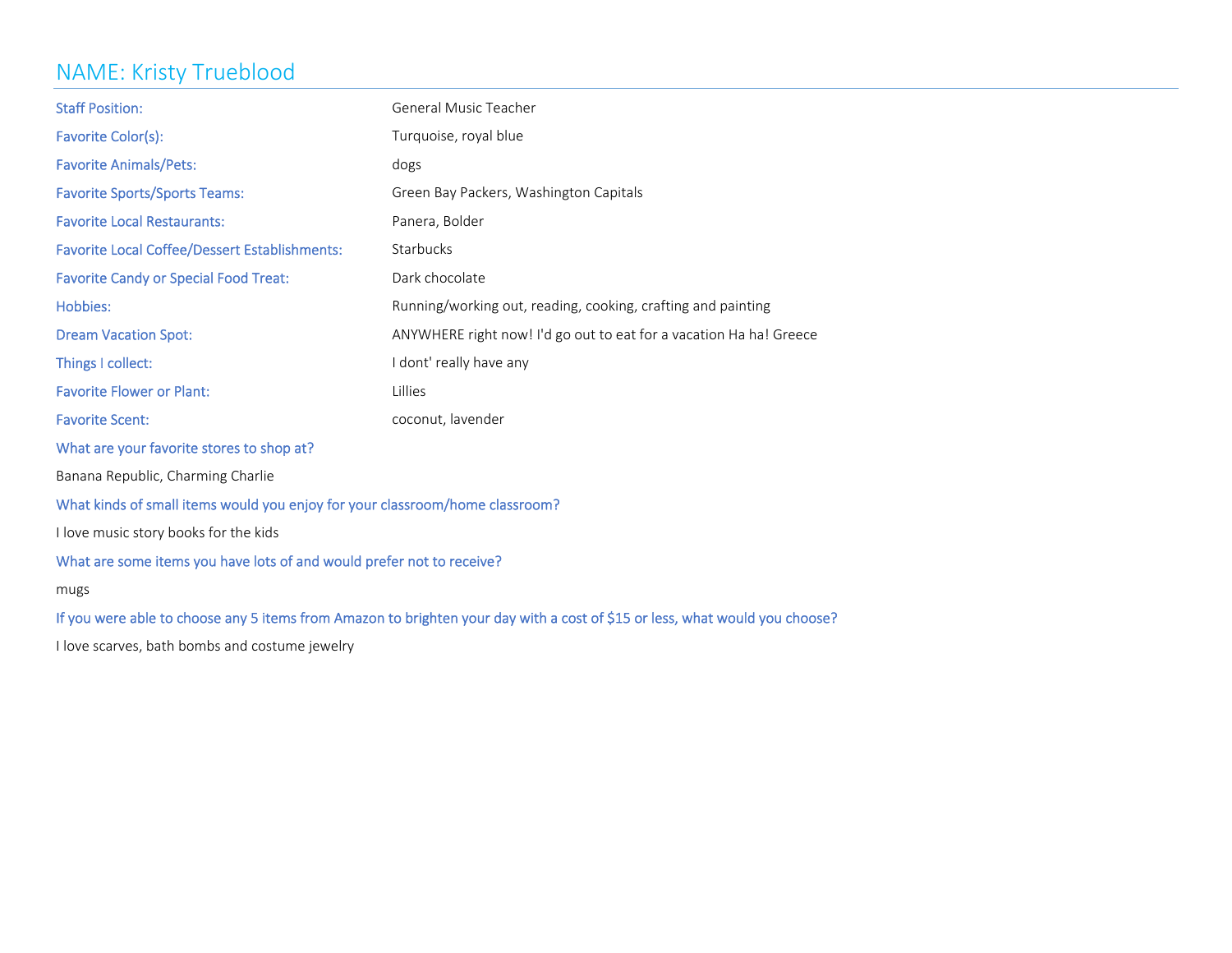# NAME: Erica Petrella

| <b>Staff Position:</b>                               | 4th Grade Teacher/ITL                                            |
|------------------------------------------------------|------------------------------------------------------------------|
| Favorite Color(s):                                   | Red, Teal, Navy                                                  |
| <b>Favorite Animals/Pets:</b>                        | Horses, Dogs                                                     |
| <b>Favorite Sports/Sports Teams:</b>                 | Love basketball; Football team: Steelers                         |
| <b>Favorite Local Restaurants:</b>                   | Bolder, Tony's Pizza, Crying Johnnys                             |
| <b>Favorite Local Coffee/Dessert Establishments:</b> | Dunkin                                                           |
| <b>Favorite Candy or Special Food Treat:</b>         | Salted Caramel anything; popcorn; frosting. Yesfrosting!;)       |
| Hobbies:                                             | home improvement/decorating, movies, reading, cooking, gardening |
| <b>Dream Vacation Spot:</b>                          | Ireland or Aruba                                                 |
| Things I collect:                                    | cool pens                                                        |
| <b>Favorite Flower or Plant:</b>                     | hydrangea & succulants                                           |
| <b>Favorite Scent:</b>                               | non-floral scents                                                |

What are your favorite stores to shop at?

Amazon, Home Depot/Lowes, Anthropologie, Lucky Brand, Target

#### What kinds of small items would you enjoy for your classroom/home classroom?

can never have too many funny or inspiring quote signs/posters, twinkle lights, books that kids love in the gr. 3‐5 age ranges

### What are some items you have lots of and would prefer not to receive?

: /

#### If you were able to choose any <sup>5</sup> items from Amazon to brighten your day with <sup>a</sup> cost of \$15 or less, what would you choose?

sincerely appreciate anything that students pick out that reminds them of something we've done, something I've said, or something we've used in class.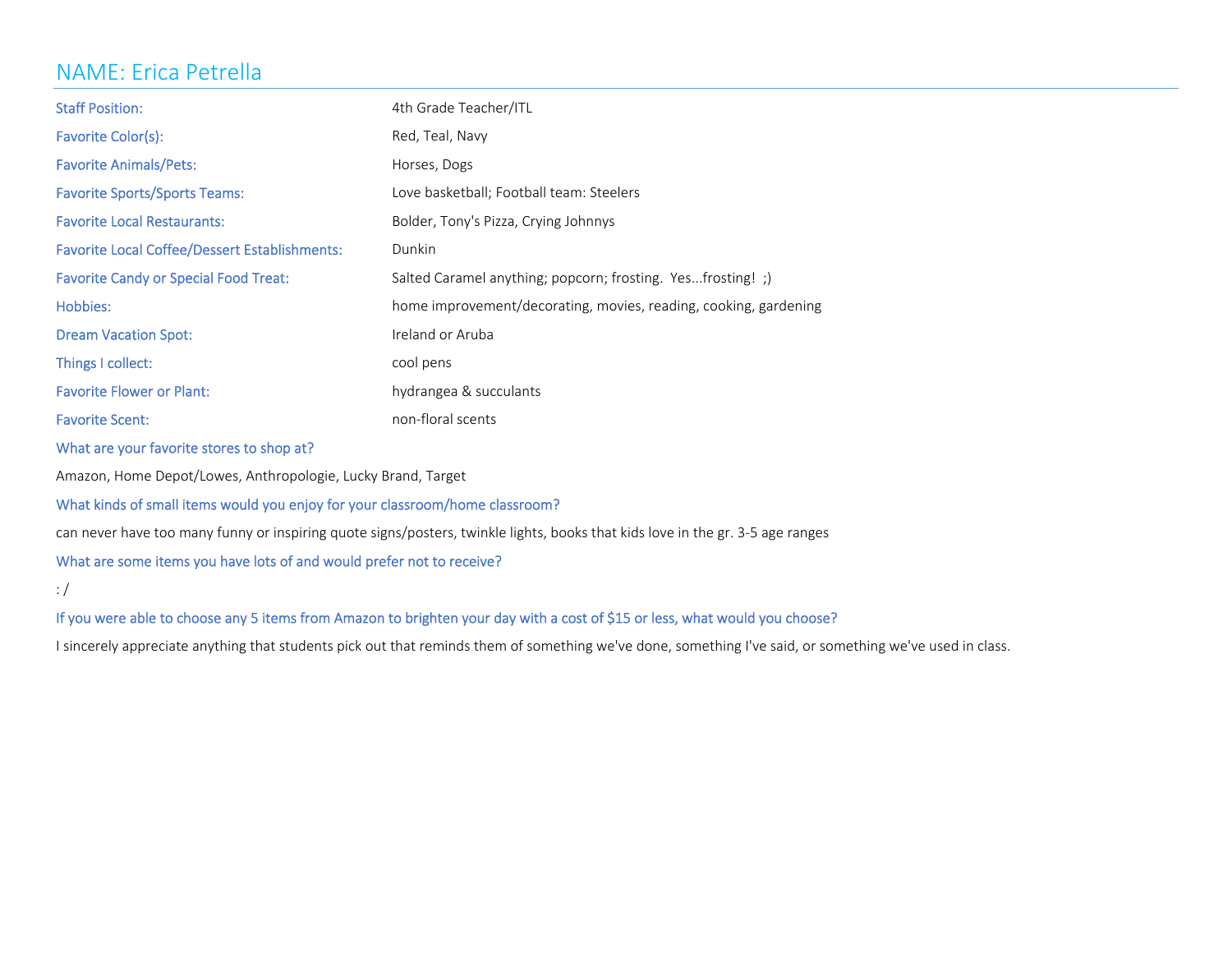## NAME: Denise Isaacs (Micki)

| <b>Staff Position:</b>                                                       | Kindergarten Paraeducator        |  |
|------------------------------------------------------------------------------|----------------------------------|--|
| Favorite Color(s):                                                           | Red and Blue                     |  |
| <b>Favorite Animals/Pets:</b>                                                | Dog And Horses                   |  |
| <b>Favorite Sports/Sports Teams:</b>                                         | Ravens Football                  |  |
| <b>Favorite Local Restaurants:</b>                                           | Boulders, Tony Locos, Becks      |  |
| <b>Favorite Local Coffee/Dessert Establishments:</b>                         | <b>Dunkin Donuts</b>             |  |
| <b>Favorite Candy or Special Food Treat:</b>                                 | Anything chocolate               |  |
| Hobbies:                                                                     | Shutterfly memory books          |  |
| <b>Dream Vacation Spot:</b>                                                  | Any Beach                        |  |
| Things I collect:                                                            | Not a Collector of things        |  |
| <b>Favorite Flower or Plant:</b>                                             | <b>Butterfly Bush/Carnations</b> |  |
| <b>Favorite Scent:</b>                                                       | Sun & Sand/Yankee candles        |  |
| What are your favorite stores to shop at?                                    |                                  |  |
| Shutterfly, Amazon, Home Goods, TJ Maxx                                      |                                  |  |
| What kinds of small items would you enjoy for your classroom/home classroom? |                                  |  |
| Small white board/ different color dry erase markers                         |                                  |  |
| What are some items you have lots of and would prefer not to receive?        |                                  |  |
| Sticky notes                                                                 |                                  |  |

If you were able to choose any <sup>5</sup> items from Amazon to brighten your day with <sup>a</sup> cost of \$15 or less, what would you choose?

I think that anything sent to me big or small, as a surprise, would definitely brighten my day!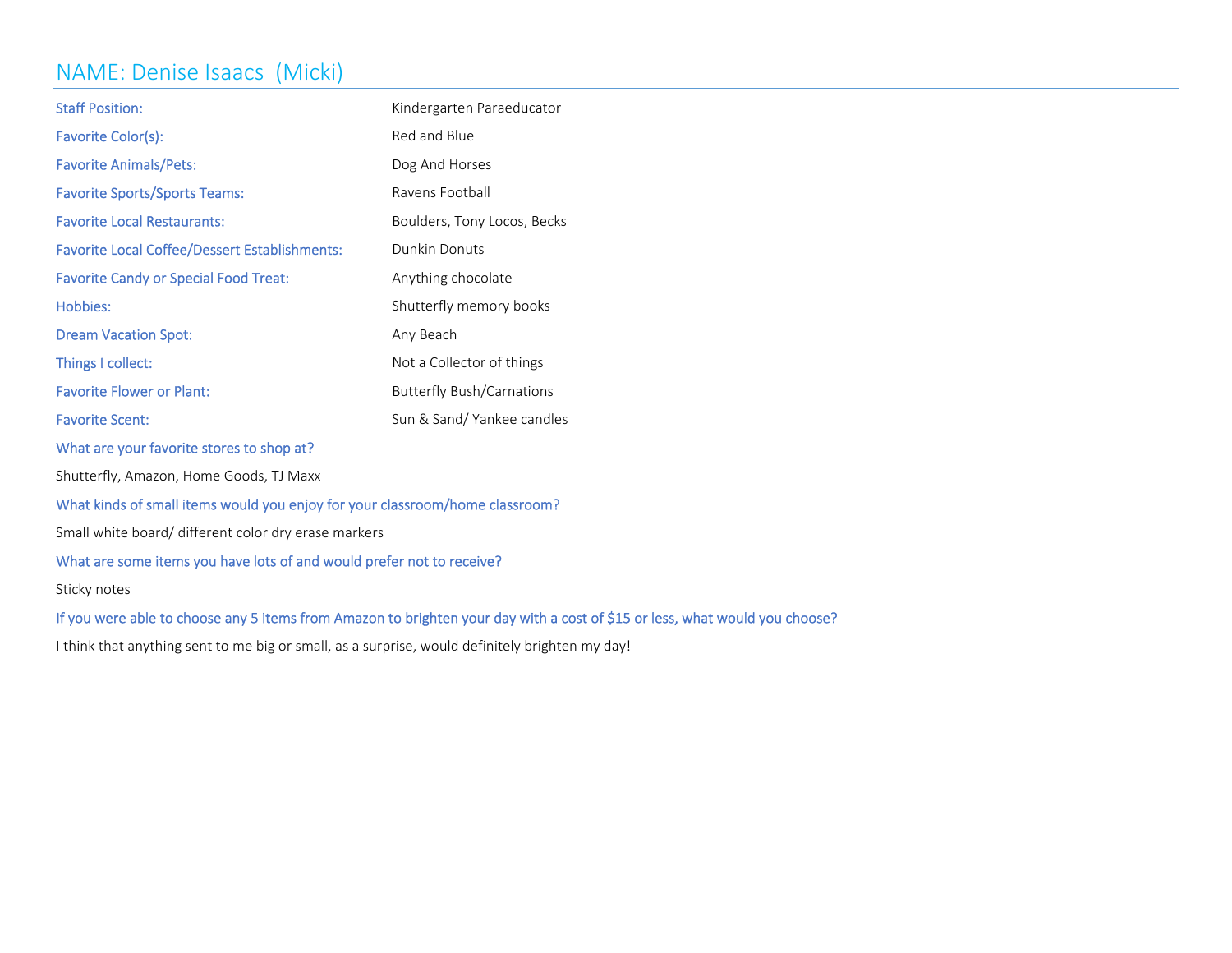### NAME: Kristen Bennett

| <b>Staff Position:</b>                               | Technology                                                                          |
|------------------------------------------------------|-------------------------------------------------------------------------------------|
| Favorite Color(s):                                   | Pink, navy blue and lime green                                                      |
| <b>Favorite Animals/Pets:</b>                        | None                                                                                |
| <b>Favorite Sports/Sports Teams:</b>                 | Washington Football Team ðŸ ^                                                       |
| <b>Favorite Local Restaurants:</b>                   | The Derby, Bolder, Mt. Airy Inn                                                     |
| <b>Favorite Local Coffee/Dessert Establishments:</b> | Starbucks/Dunkin'                                                                   |
| <b>Favorite Candy or Special Food Treat:</b>         | Cheese, Chips & Salsa, chocolate with sea salt, fruity candy (starbursts, skittles) |
| Hobbies:                                             | Crafting, baseball                                                                  |
| <b>Dream Vacation Spot:</b>                          | Anywhere near the water                                                             |
| Things I collect:                                    | <b>Nothing</b>                                                                      |
| <b>Favorite Flower or Plant:</b>                     | Succulents, orchids                                                                 |
| <b>Favorite Scent:</b>                               | Vanilla, stress relief from from bath and body works                                |

What are your favorite stores to shop at?

Target, Old Navy, Michaels

#### What kinds of small items would you enjoy for your classroom/home classroom?

Read alouds (a little spot series), mindfulness books, fidgets, wiggle seats

#### What are some items you have lots of and would prefer not to receive?

Lotions, coffee mugs, candles

#### If you were able to choose any <sup>5</sup> items from Amazon to brighten your day with <sup>a</sup> cost of \$15 or less, what would you choose?

Any type of vinyl for crafting, heat transfer or regular vinyl-HTV Heat Transfer Vinyl Bundle: 13 Pack 12" x 10" Iron on Vinyl for T-Shirt, 9 Assorted Colors with HTV Accessories Tweezers for Cricut, Silhouette Cameo or Heat Press Machine https://www.amazon.com/dp/B07VJG5GVB/ref=cm\_sw\_r\_cp\_api\_fabc\_VUUYFbWM7WP27

Crafting mats‐ REALIKE 12x12 Cutting Mat for Silhouette Cameo 4/3/2/1(3 Mats ‐ StandardGrip, LightGrip, StrongGrip), Gridded Adhesive Non‐Slip Cut Mat for Crafts, Quilting, Sewing, Scrapbooking and All Arts https://www.amazon.com/dp/B07ZGFLQH6/ref=cm\_sw\_r\_cp\_api\_fabc\_XVUYFb0EFSZ49

Vinyl storage-ArtBin 6864AS Storage Rack Stores 12 Vinyl Rolls, White https://www.amazon.com/dp/B07N8RNCF7/ref=cm\_sw\_r\_cp\_api\_fabc\_yWUYFbEMQ1QJF

Running headbands‐ PLOVZ 6 Pack Women's Yoga Running Headbands Sports Workout Hair Bands (Set 2) https://www.amazon.com/dp/B07MCJRCYF/ref=cm\_sw\_r\_cp\_api\_fabc\_UXUYFbAGCQ235

Any workout, crafting accessories